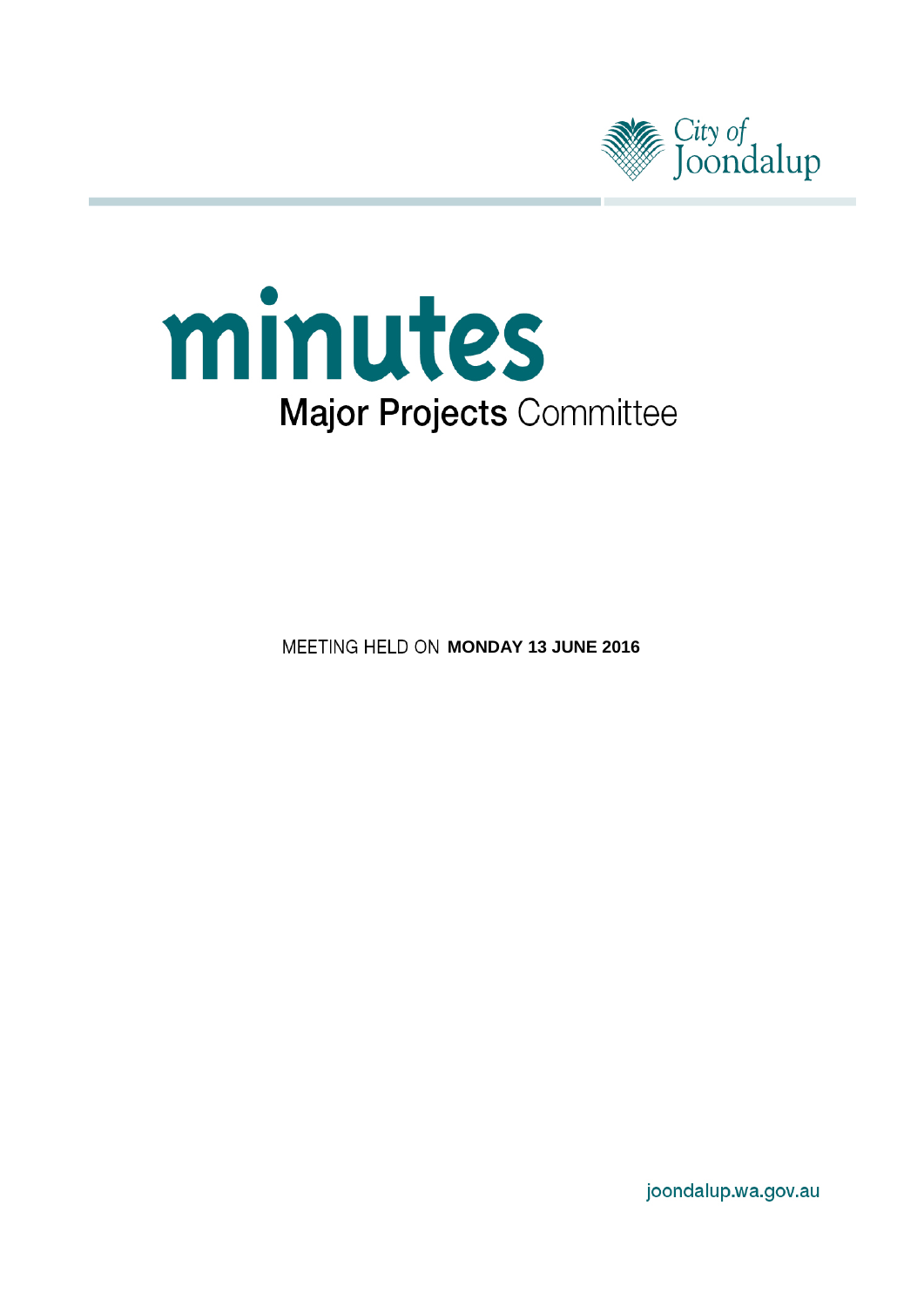## **TABLE OF CONTENTS**

| <b>Title</b>                                                                           | Page No. |
|----------------------------------------------------------------------------------------|----------|
| <b>Declaration of Opening</b>                                                          | 3        |
| <b>Declarations of Interest</b>                                                        | 4        |
| Apologies/Leave of absence                                                             | 4        |
| <b>Confirmation of Minutes</b>                                                         | 4        |
| Announcements by the Presiding Member without discussion                               | 5        |
| Identification of matters for which the meeting may be closed to<br>the public         | 5        |
| <b>Petitions and deputations</b>                                                       | 5        |
| <b>Reports</b>                                                                         | 6        |
| Ocean Reef Marina: Project Status Report - [04171B]                                    | 6        |
| Joondalup Performing Arts and Cultural Facility - Project Progress<br>Report - [75577] | 19       |
| Confidential - Joondalup City Centre Development - Project Status<br>Report – [103036] | 28       |
| <b>Urgent Business</b>                                                                 | 30       |
| Motions of which previous notice has been given                                        | 30       |
| <b>Requests for Reports for future consideration</b>                                   | 30       |
| <b>Closure</b>                                                                         | 30       |
|                                                                                        |          |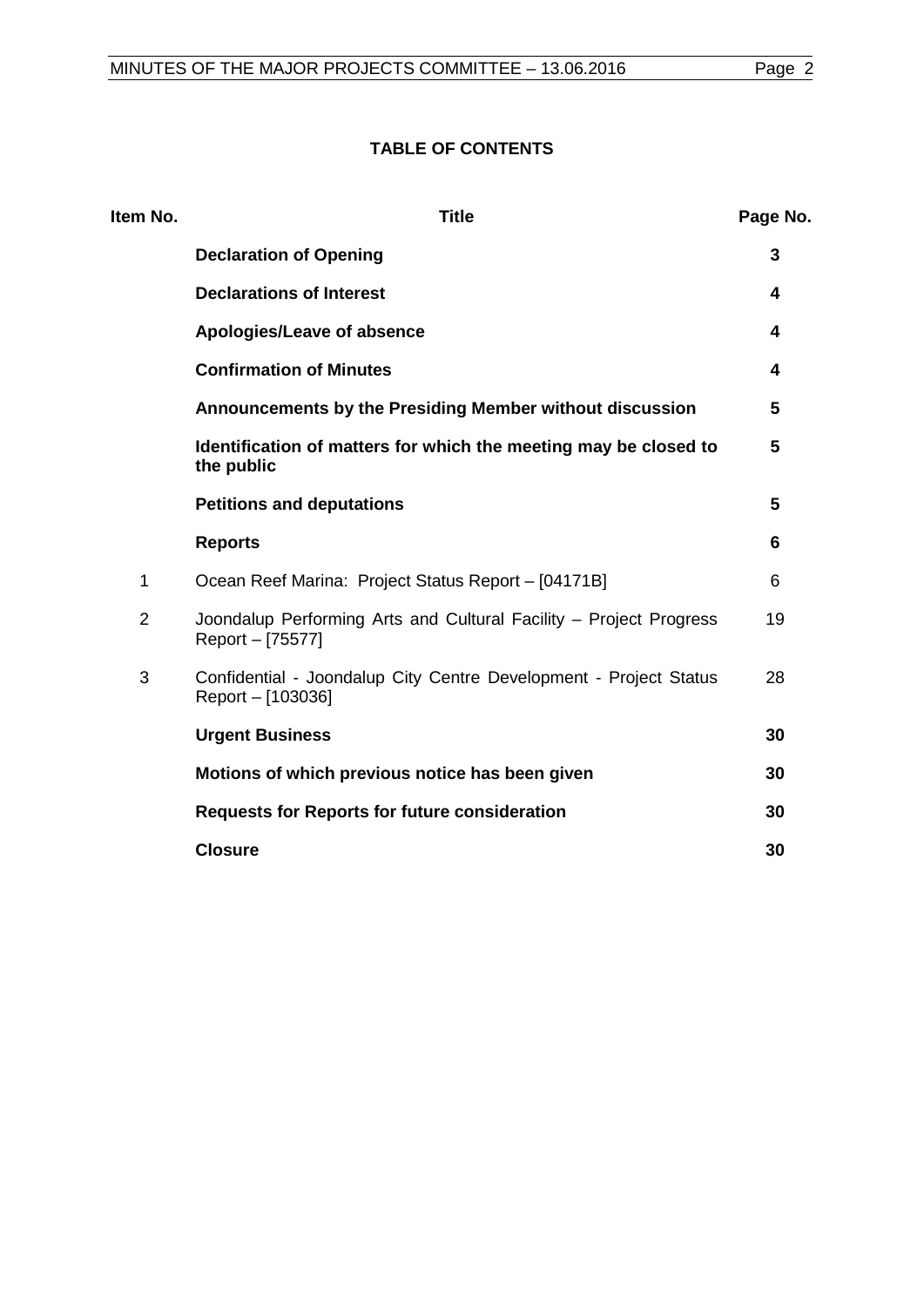# **CITY OF JOONDALUP**

#### **MINUTES OF THE MAJOR PROJECTS COMMITTEE MEETING HELD IN CONFERENCE ROOM 2, JOONDALUP CIVIC CENTRE, BOAS AVENUE, JOONDALUP ON MONDAY 13 JUNE 2016.**

#### **ATTENDANCE**

#### **Committee Members**

| <b>Presiding Member</b>        |
|--------------------------------|
| <b>Deputy Presiding Member</b> |
|                                |
|                                |
|                                |
|                                |
|                                |
|                                |

#### **Observers**

Cr Tom McLean, JP<br>Cr Russell Poliwka Cr Philippa Taylor

to 6.40pm; Absent from 6.33pm to 6.34pm

#### **Officers**

Mr Blignault Olivier Manager City Projects<br>Mr John Byrne Governance Coordinat Mrs Genevieve Hunter<br>Mr Scott Collins Mrs Lesley Taylor

Mr Garry Hunt Chief Executive Officer Governance Coordinator<br>Senior Projects Officer Senior Projects Officer<br>Governance Officer

### <span id="page-2-0"></span>**DECLARATION OF OPENING**

The Presiding Member declared the meeting open at 6.00pm.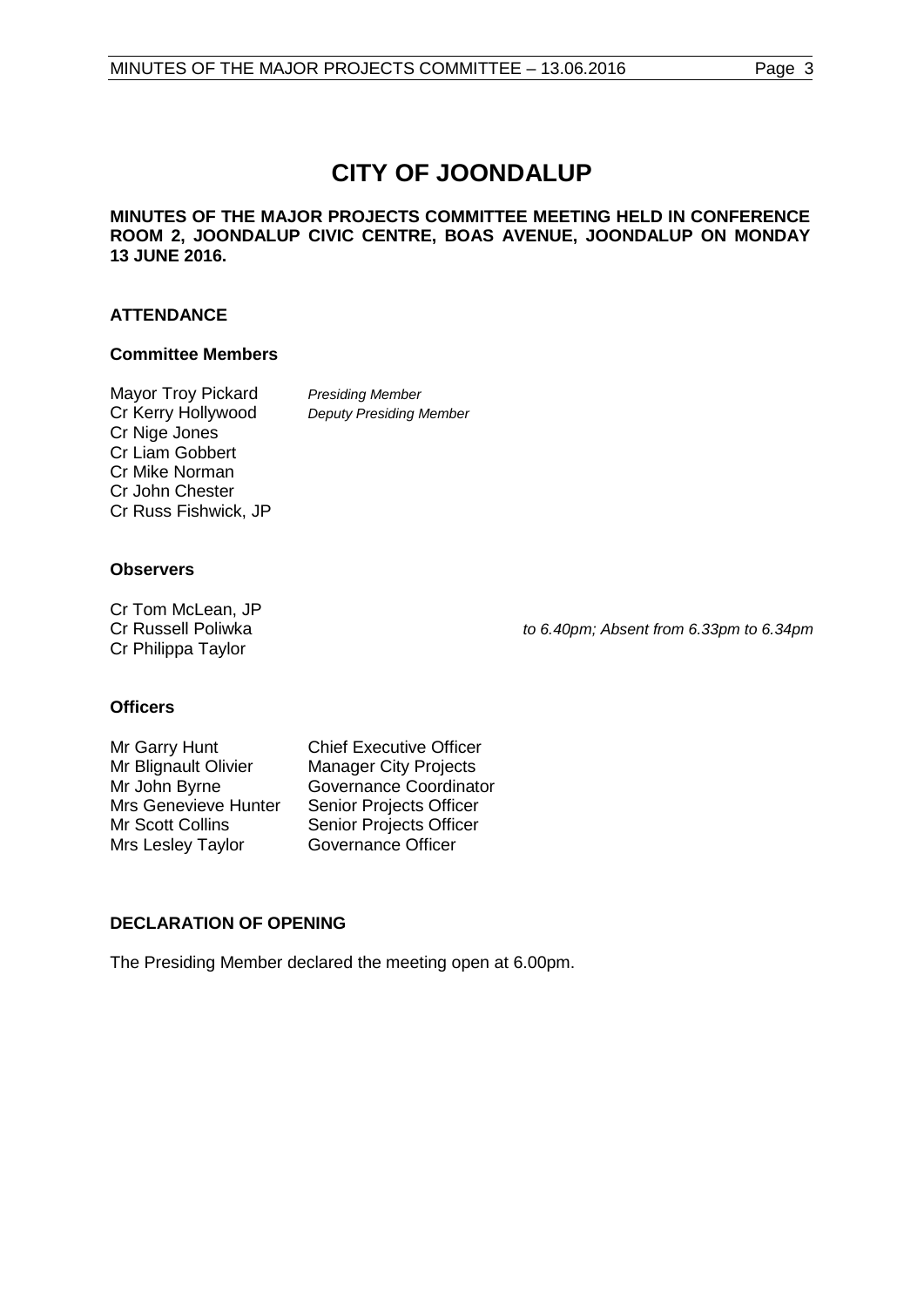#### <span id="page-3-0"></span>**DECLARATIONS OF INTEREST**

#### **Disclosure of Financial / Proximity Interest**

A declaration under this section requires that the nature of the interest must be disclosed. Consequently a member who has made a declaration must not preside, participate in, or be present during any discussion or decision-making procedure relating to the matter the subject of the declaration. An employee is required to disclose their financial interest and if required to do so by the Council must disclose the extent of the interest. Employees are required to disclose their financial interests where they are required to present verbal or written reports to the Council. Employees are able to continue to provide advice to the Council in the decision making process if they have disclosed their interest.

| <b>Name/Position</b>      | <b>Cr Russell Poliwka.</b>                                      |
|---------------------------|-----------------------------------------------------------------|
| <b>Item No./Subject</b>   | Item 3 - Confidential - Joondalup City Centre Development - $ $ |
|                           | <b>Project Status Report.</b>                                   |
| <b>Nature of interest</b> | Proximity Interest.                                             |
| <b>Extent of Interest</b> | Cr Poliwka owns property opposite the development site.         |

#### **Disclosures of interest affecting impartiality**

Nil.

#### <span id="page-3-1"></span>**APOLOGIES/LEAVE OF ABSENCE**

#### **Leave of Absence Previously Approved:**

| Cr John Chester | 18 June to 23 June 2016 inclusive; |
|-----------------|------------------------------------|
| Cr Sophie Dwyer | 21 June to 26 June 2016 inclusive; |
| Cr John Logan   | 27 June to 3 July 2016 inclusive.  |

#### <span id="page-3-2"></span>**CONFIRMATION OF MINUTES**

#### MINUTES OF THE MAJOR PROJECTS COMMITTEE HELD 4 APRIL 2016

**MOVED Cr Gobbert, SECONDED Cr Norman that the minutes of the meeting of the Major Projects Committee held on 4 April 2016 be confirmed as a true and correct record.**

#### **The Motion was Put and CARRIED (7/0)**

**In favour of the Motion:** Mayor Pickard, Crs Chester, Fishwick, Gobbert, Hollywood, Jones and Norman.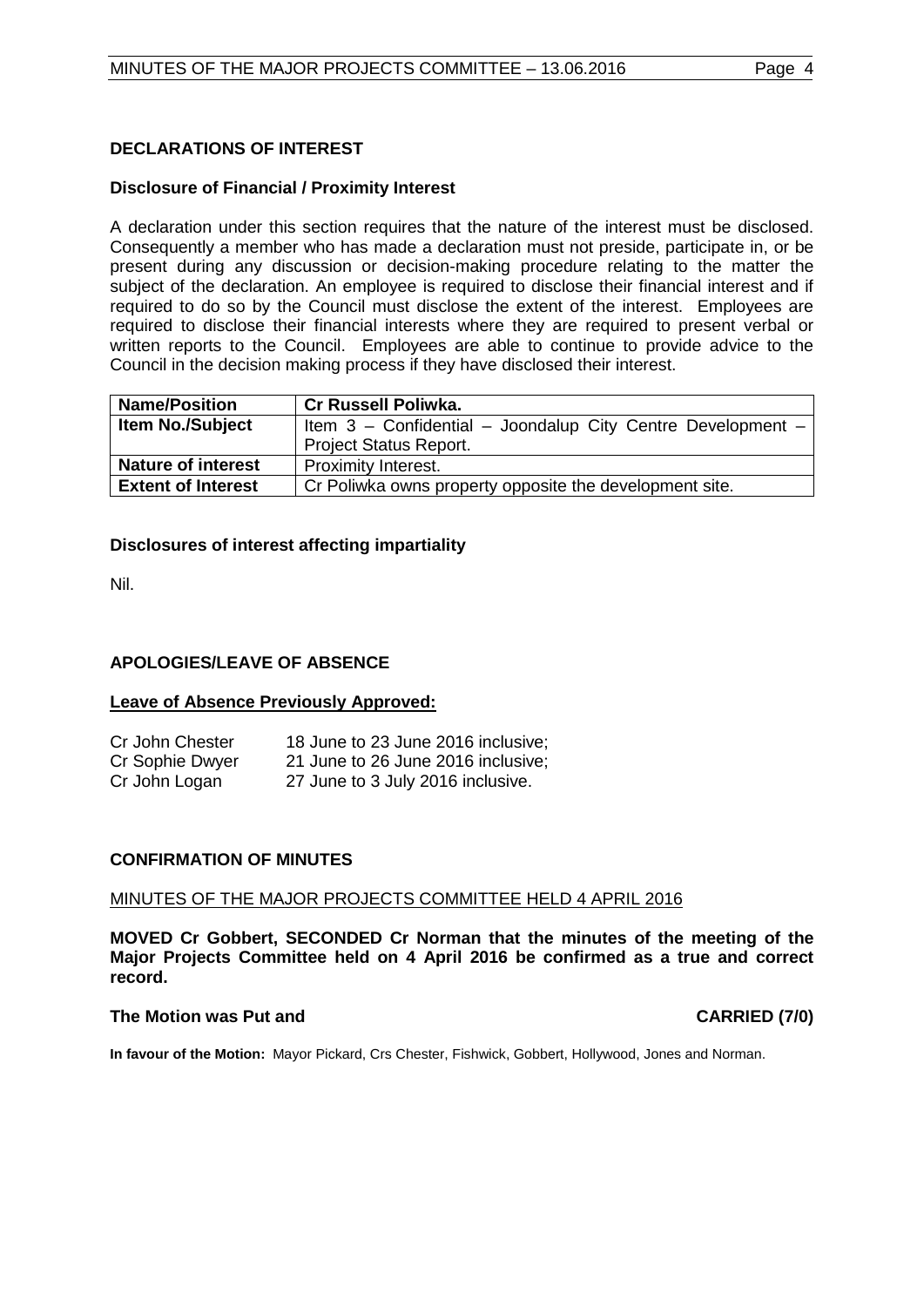#### <span id="page-4-0"></span>**ANNOUNCEMENTS BY THE PRESIDING MEMBER WITHOUT DISCUSSION**

The Presiding Member advised that during the week commencing 6 June 2016, together with the Chief Executive Officer and Director Planning and Community Development, he met with the Minister of Planning to discuss a range of issues in relation to R-Codes and planning schemes; as well as providing a briefing with respect to the Ocean Reef Marina.

As time was limited, arrangements are currently being made to meet with the Minister in her office to specifically discuss the Ocean Reef Marina project.

The Presiding Member stated that a meeting was also held with Mark McGowan MLA, WA Opposition Leader to discuss the three projects forming part of this evening's agenda.

#### <span id="page-4-1"></span>**IDENTIFICATION OF MATTERS FOR WHICH THE MEETING MAY BE CLOSED TO THE PUBLIC**

In accordance with Clause 5.2 of the City's *Meeting Procedures Local Law 2013*, this meeting was not open to the public.

#### <span id="page-4-2"></span>**PETITIONS AND DEPUTATIONS**

Nil.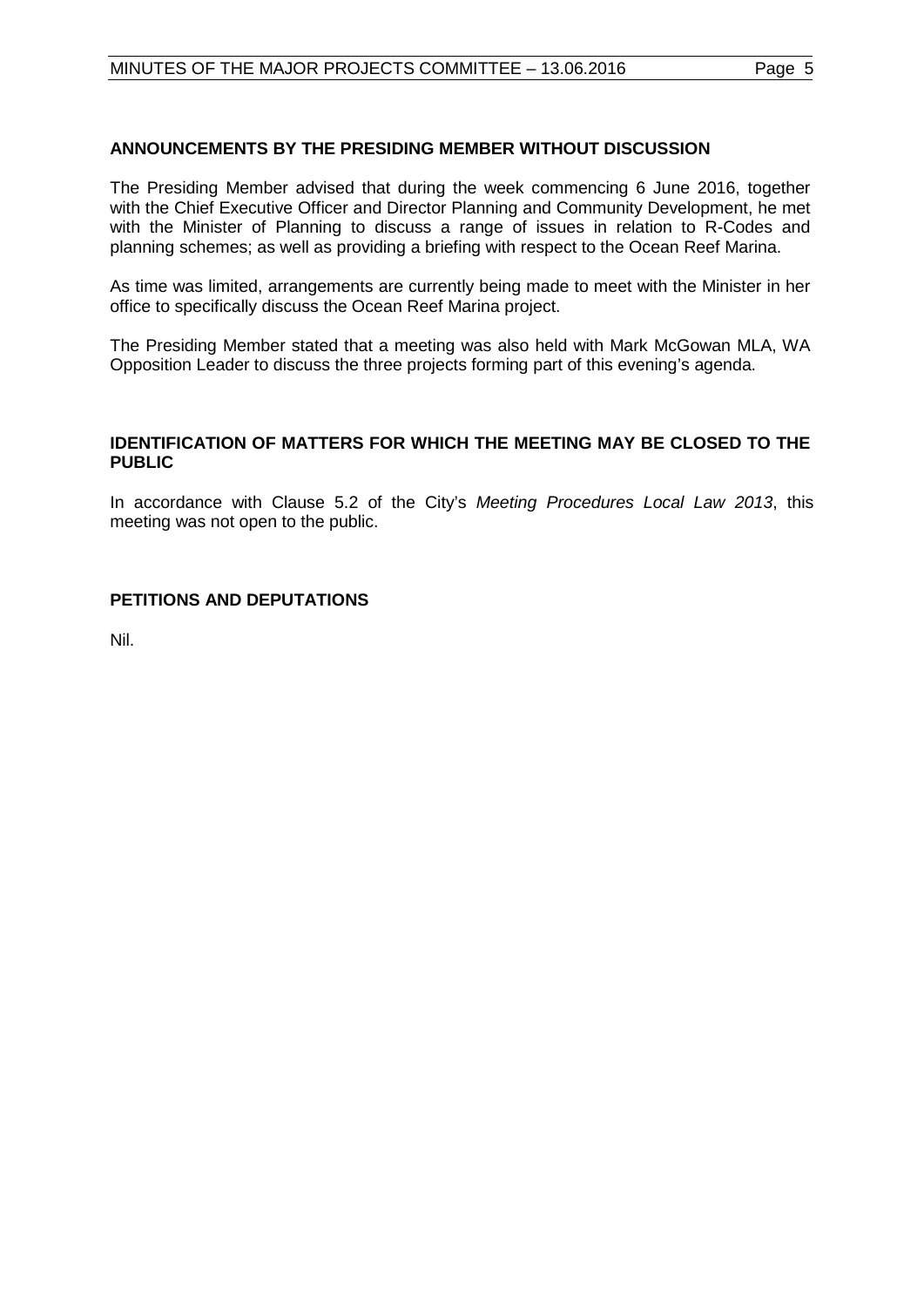#### <span id="page-5-0"></span>**REPORTS**

<span id="page-5-1"></span>

| <b>ITEM1</b>                          | <b>OCEAN</b><br><b>REPORT</b>      |                                 | REEF MARINA - PROJECT STATUS                                                                                        |  |
|---------------------------------------|------------------------------------|---------------------------------|---------------------------------------------------------------------------------------------------------------------|--|
| <b>WARD</b>                           | North-Central                      |                                 |                                                                                                                     |  |
| <b>RESPONSIBLE</b><br><b>DIRECTOR</b> | Mr Garry Hunt<br>Office of the CEO |                                 |                                                                                                                     |  |
| <b>FILE NUMBER</b>                    | 04171B, 101515                     |                                 |                                                                                                                     |  |
| <b>ATTACHMENT</b>                     | Attachment 1                       | <b>Timelines</b>                | Ocean Reef Marina Indicative Approvals                                                                              |  |
| <b>AUTHORITY / DISCRETION</b>         |                                    | Council (that is for 'noting'). | Information - includes items provided to Council for<br>information purposes only that do not require a decision of |  |

#### **PURPOSE**

For the Major Projects Committee to note the progress on the Ocean Reef Marina project and to consider the initiation of amendments to the City's *District Planning Scheme No. 2* and district boundary.

#### **GLOSSARY**

| <b>CHRMAP</b>        | Coastal Hazard Risk Management Adaptation Plan   |
|----------------------|--------------------------------------------------|
| <b>DoP</b>           | Department of Planning                           |
| <b>DPaW</b>          | Department of Parks and Wildlife                 |
| EPA                  | <b>Environmental Protection Authority</b>        |
| <b>ESD</b>           | <b>Environmental Scoping Document</b>            |
| <b>MRS</b>           | Metropolitan Region Scheme                       |
| <b>NPO</b>           | <b>Negotiated Planning Outcome</b>               |
| <b>OEPA</b>          | Office of the Environmental Protection Authority |
| Ocean Reef Marina SP | Ocean Reef Marina Structure Plan                 |
| <b>PER</b>           | <b>Public Environmental Review</b>               |
| <b>SPP</b>           | <b>State Planning Policy</b>                     |
| <b>WAPC</b>          | Western Australian Planning Commission           |
|                      |                                                  |

#### **EXECUTIVE SUMMARY**

To progress the approval of the Ocean Reef Marina project the following activities and tasks have been undertaken since the last meeting of the Major Projects Committee held on 4 April 2016:

• Investigations to support the Ocean Reef Marina Structure Plan (SP), Metropolitan Region Scheme (MRS) Amendment and environmental assessment.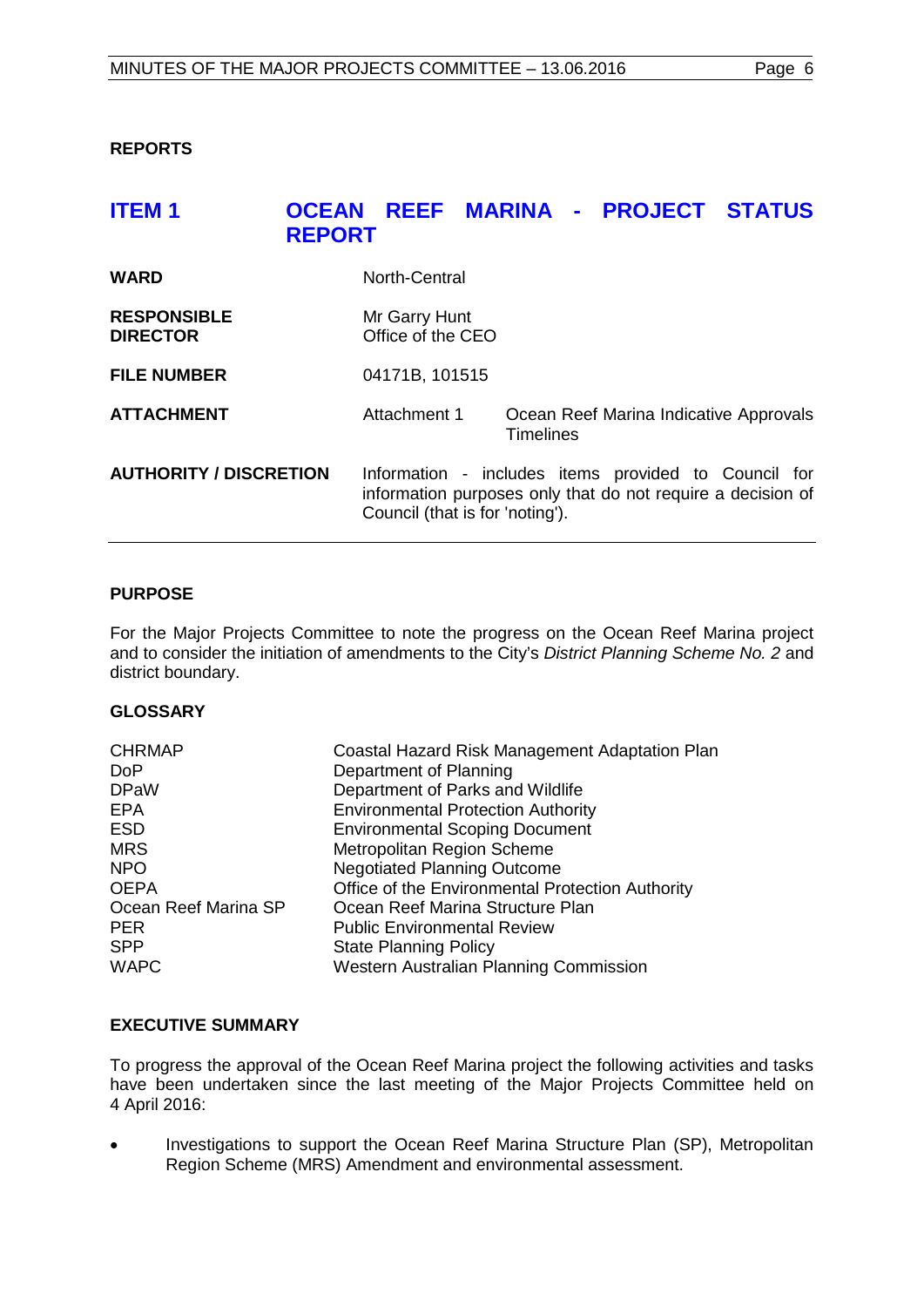- Submission of the draft Public Environmental Review (PER) to the Office of the Environmental Protection Authority (OEPA) for review.
- Stakeholder engagement.
- Engagement with the State Government regarding the proponency of the project.
- Preparation of documents to facilitate the implementation of the Ocean Reef Marina communications plan.

Details of the above items are provided in this Report.

The project is progressing in accordance with the Ocean Reef Marina Indicative Approvals Timeline (Attachment 1 refers).

#### Ocean Reef Marina Structure Plan

It has always been proposed that the Ocean Reef Marina SP would be submitted and advertised concurrently with the MRS Amendment. Following gazettal of the MRS Amendment, the structure plan would then be formally considered and adopted. However, the recent introduction of the *Planning and Development (Local Planning Schemes) Regulations 2015* has impacted on the proposed methodology and timing.

Once developed, parts of the Ocean Reef Marina will fall outside of the City of Joondalup district boundary and the City's *District Planning Scheme No. 2* (DPS2) boundary. The new regulations now specifically restrict the preparation of a structure plan to areas within the boundary of the local government's local planning scheme. As the marina will fall outside of the boundary of the City's DPS2, the City is now unable to formally prepare, lodge and advertise the structure plan for the purposes of the *Planning and Development (Local Planning Schemes) Regulations 2015.* The City can still make the preliminary Ocean Reef Marina SP publically available outside of the formal planning process; however the structure plan will still need to be lodged and advertised formally once the City's local planning scheme boundary has changed to reflect the MRS Amendment.

#### District Boundary and District Planning Scheme No. 2 amendment

In order to progress the project, it will be necessary to amend the City of Joondalup district boundary as well as the City's DPS2. It is recommended that an amendment to DPS2 and the district boundary be initiated and advertised concurrently with the MRS Amendment and PER. It is also recommended that the preliminary Ocean Reef Marina SP be made available to the public during this advertising period. This will ensure that the community has the opportunity to consider the entire suite of planning documents at the same time as well as obtaining information on the proposed urban design outcomes through the structure plan.

*It is therefore recommended that the Major Projects Committee:*

- *1 NOTES the Ocean Reef Marina Project Status Report.*
- *2 NOTES that a report will be presented to Council for the initiation of an amendment to District Planning Scheme No. 2 to:*
	- *2.1 modify the scheme boundary to reflect the proposed Metropolitan Region Scheme Amendment 1270/41 – Ocean Reef Marina Development;*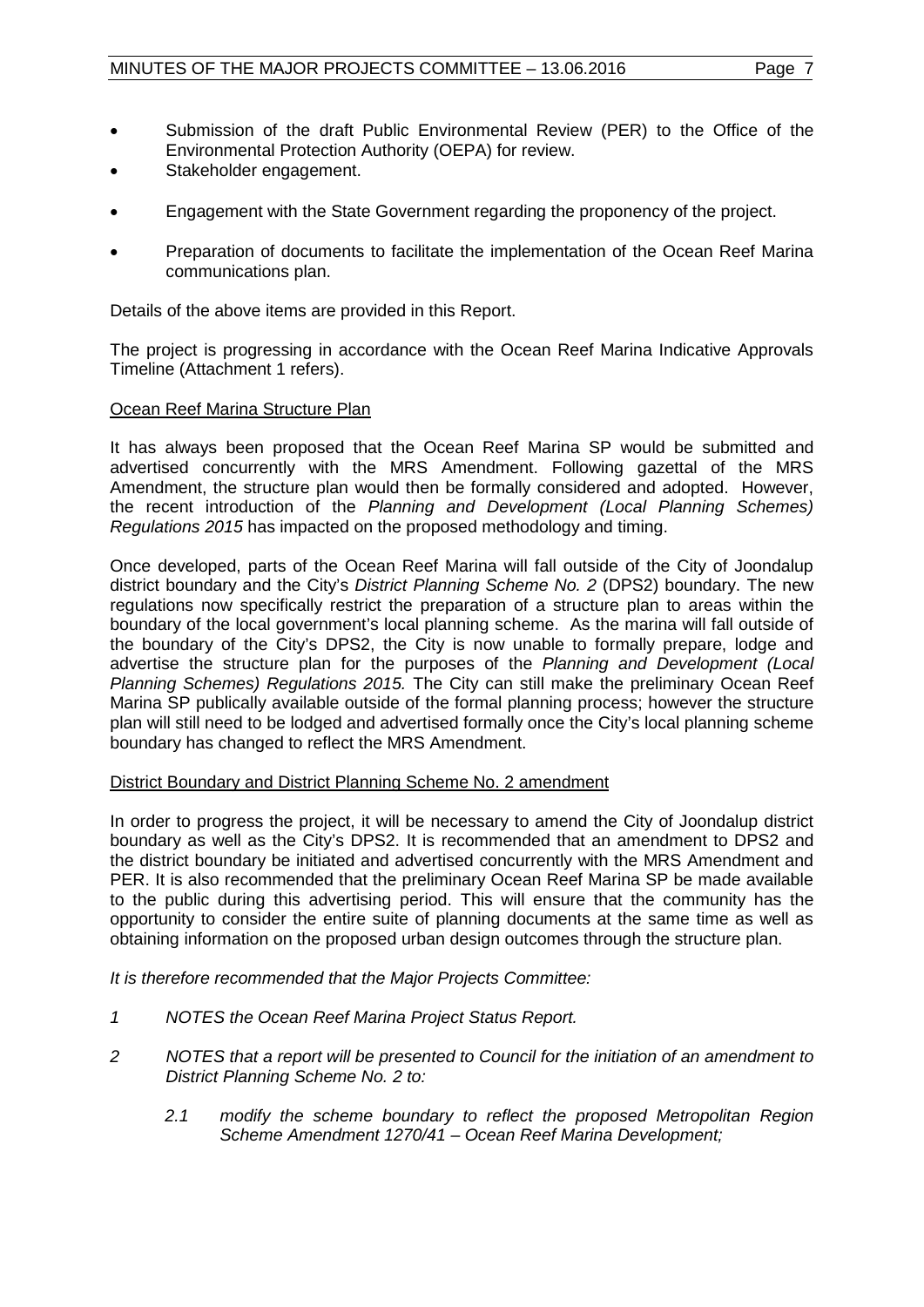- *2.2 zone 'Urban Development' the areas that fall outside of District Planning Scheme No. 2 that are proposed to be zoned 'Urban' under the proposed Metropolitan Region Scheme Amendment 1270/41 – Ocean Reef Marina Development;*
- *3 NOTES that a report will be presented to Council for the initiation of an amendment to the City's district boundary to incorporate the Ocean Reef Marina development.*

### **BACKGROUND**

#### **Environmental and Planning Approval**

The City is pursuing planning approval for the Ocean Reef Marina through a MRS Amendment request, lodged with the Western Australian Planning Commission (WAPC) in April 2014. In accordance with the Ocean Reef Marina Indicative Approvals Timeline (Attachment 1 refers), the assessment process and timeline for the MRS Amendment is broadly outlined as follows:

| WAPC resolves to initiate the MRS Amendment.              | April 2014     |
|-----------------------------------------------------------|----------------|
| Referral to EPA for assessment and determination.         | June 2014      |
| Department of Planning (DoP) / WAPC review of amendment   | August 2016    |
| and finalisation of outstanding issues.                   |                |
| Public advertising of MRS amendment (public submissions)  | August 2016    |
| and Bush Forever Negotiated Planning Outcome.             |                |
| Consideration / response to public submissions.           | February 2017  |
| Final consideration of the MRS Amendment by the WAPC      | September 2017 |
| (following finalisation of the PER).                      |                |
| Report to Minister.                                       | November 2017  |
| Amendment presented to Governor for approval.             | November 2017  |
| Amendment before both Houses of Parliament for 12 sitting | January 2018   |
| days.                                                     |                |
| Notice of approval published in the Government Gazette.   | January 2018   |
| Final notification.                                       | January 2018   |

To manage the potential impacts of the MRS Amendment on Bush Forever Site 325 the WAPC requires agreement of the Ocean Reef Marina Negotiated Planning Outcome (NPO) prior to final approval of the MRS Amendment.

At its meeting held on 16 February 2016 (CJ025-02/16 refers) it was agreed, among other things, that Council:

*"2 REQUESTS the Chief Executive Officer to submit the draft Ocean Reef Marina Negotiated Planning Outcome to the Office of the Environmental Protection Authority, Department of Planning and the Department of Parks and Wildlife for consideration and negotiation."*

Occurring in parallel with the MRS Amendment, the marine based components of the Ocean Reef Marina project are being assessed by the Environmental Protection Authority (EPA) under the *Environmental Protection Act 1986* via a Public Environmental Review (PER).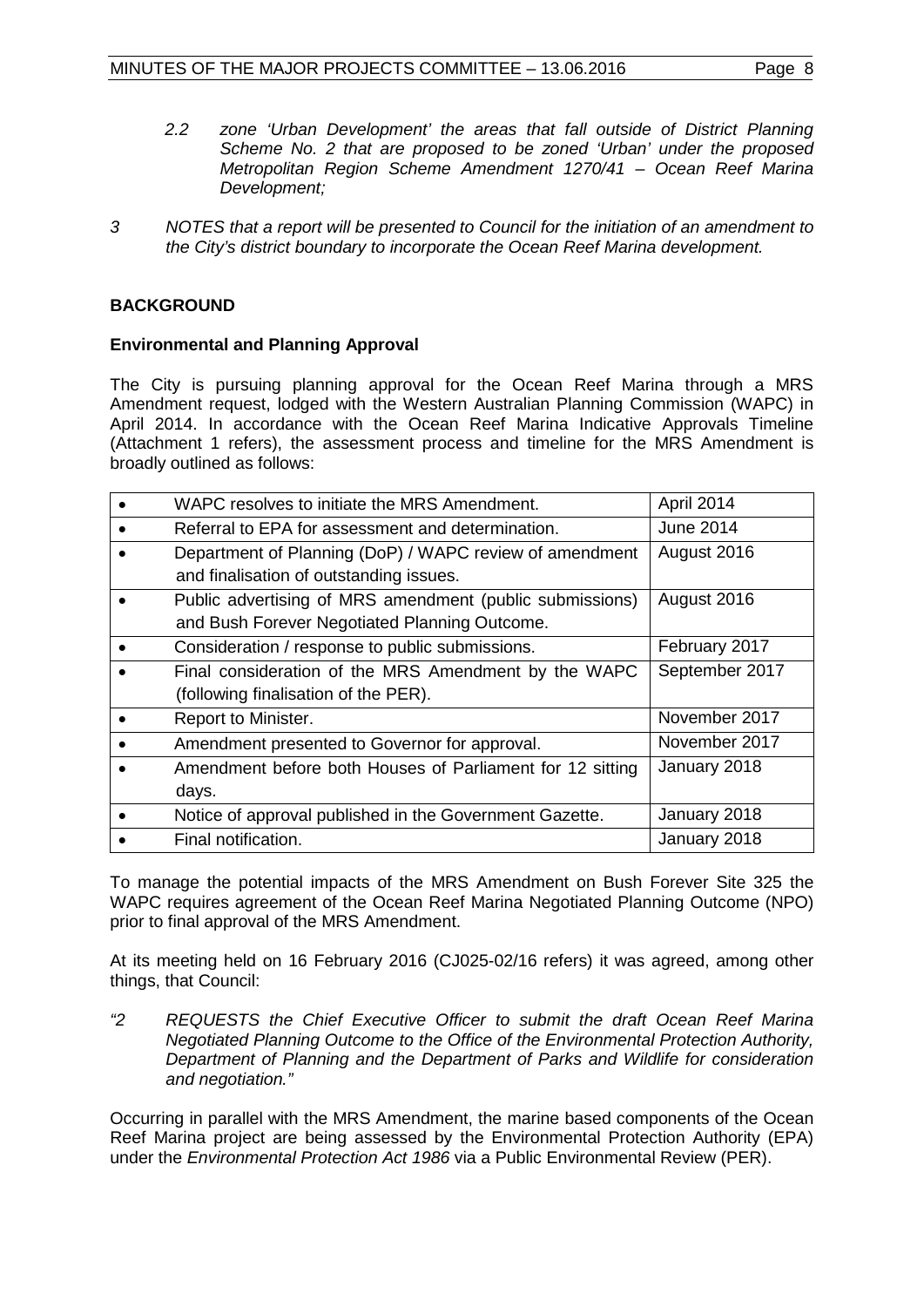Following agreement of the Environmental Scoping Document  $(ESD)^1$  $(ESD)^1$ , the City commenced the studies/investigations required to address the key environmental factors identified by the EPA.

In accordance with the Ocean Reef Marina Indicative Approvals Timeline (Attachment 1 refers), the PER assessment process and timeline is broadly outlined as follows:

| Proposed referred to the EPA.                          | April 2014       |
|--------------------------------------------------------|------------------|
| Seven day public comment period.                       | <b>June 2014</b> |
| EPA assessment determination (PER).                    | <b>June 2014</b> |
| Preparation and agreement of ESD.                      | September 2015   |
| Completion of baseline environmental reports.          | October 2015     |
| Assess impacts of modelled impacts.                    | March 2016       |
| Preparation of management plans.                       | March 2016       |
| Submission to the City of draft PER document.          | April 2016       |
| Finalisation of draft PER document.                    | May 2016         |
| Submission to the OEPA of draft PER document (first    | May 2016         |
| review).                                               |                  |
| Finalisation and resubmission of PER.                  | <b>July 2016</b> |
| OEPA review of final PER.                              | August 2016      |
| Public advertising (public submissions) $-8$ weeks.    | August 2016      |
| Review and response to public submissions.             | February 2017    |
| OEPA assessment of proposal for consideration by EPA.  | March 2017       |
| Preparation and finalisation of EPA assessment report. | May 2017         |
| Appeals period (2 weeks) and determination of appeals. | <b>July 2017</b> |
| Ministerial statement.                                 | August 2017      |

It should be noted that the proposed timelines are based on a number of key assumptions and are subject to variation.

The Ocean Reef Marina SP, based on the concept plan that accompanied the MRS Amendment request, is currently being prepared and discussions have taken place with the Department of Planning (DoP) with respect to the most appropriate approach to ensuring that high quality town planning and urban design outcomes are achieved within the development.

It was anticipated that the Ocean Reef Marina SP would be advertised concurrently with the MRS Amendment and PER. It is of significant importance that all possible detailed information is available to, and considered by, the public at the same time. This approach provides the community with an open and transparent planning framework and ample context against which submissions can be made. However, the introduction of the *Planning and Development (Local Planning Schemes) Regulations 2015* has impacted on the proposed approach. These issues are discussed later in this report.

The DoP and the OEPA have given in-principle agreement for a parallel process, as far as possible, including concurrent public advertising of the MRS Amendment and PER.

<span id="page-8-0"></span><sup>1</sup> The Environmental Scoping Document is publically available through the EPA website: <http://www.epa.wa.gov.au/EIA/ScopingDocuments/Pages/default1.aspx>  $\overline{1}$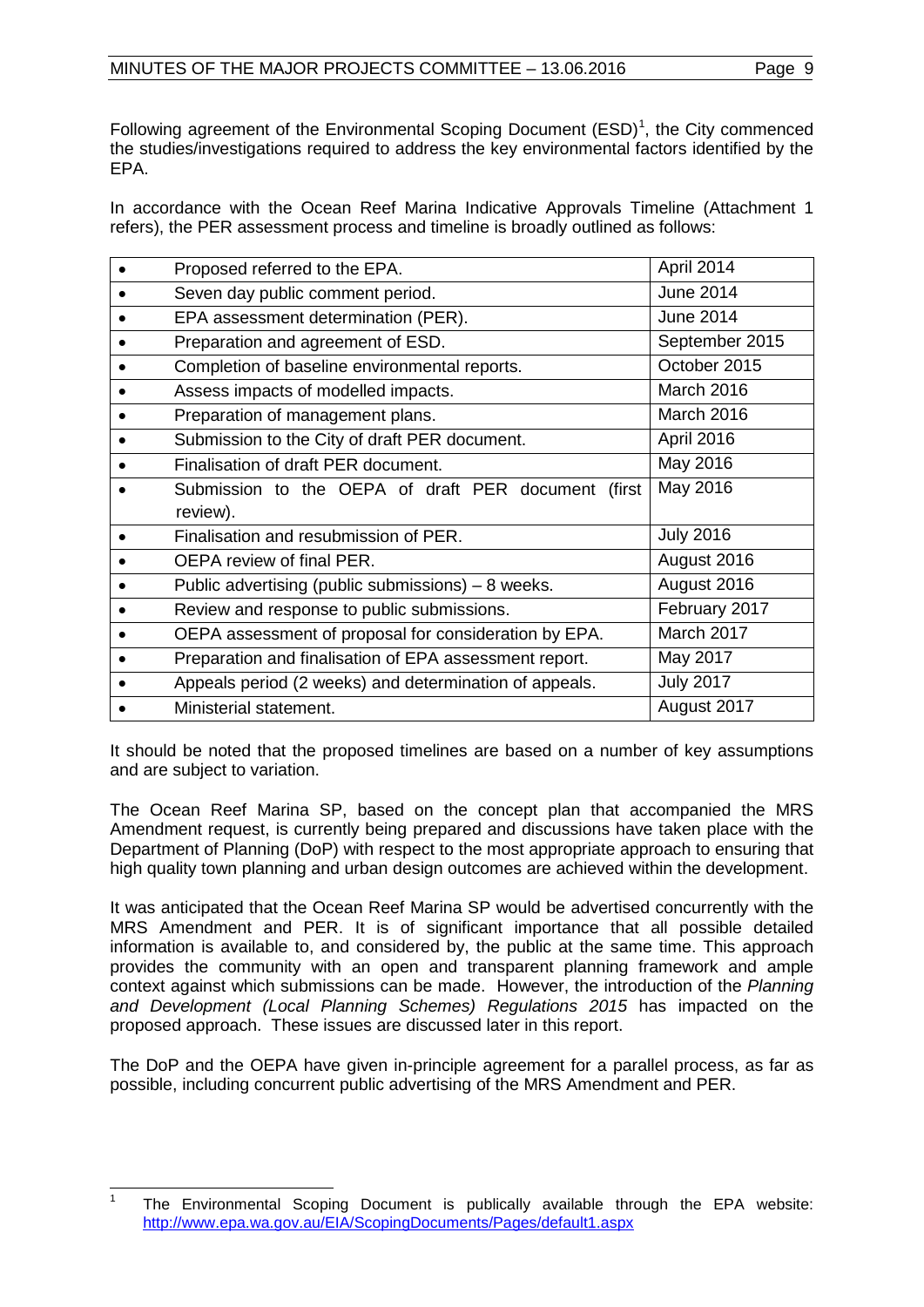Further, at its meeting held on 6 October 2015 (CJ175-10/15 refers) it was agreed that Council, *inter alia*:

*"3 Requests the Minister for Planning, the Hon John Day MLA and the Acting Minister*  for the Environmental, the Hon Liza Harvey MLA formally endorse the concurrent *statutory advertising for the Metropolitan Region Scheme Amendment and Public Environmental Review associated with the Ocean Reef Marina Project;"*

#### **DETAILS**

#### **Environmental and Planning Approvals**

#### Metropolitan Region Scheme Amendment

As noted by the Major Projects Committee at its meeting held on 4 April 2016, the City forwarded the draft Ocean Reef Marina NPO to the DoP, Department of Parks and Wildlife (DPaW) and the OEPA on 23 February 2016 for review. Formal negotiations with these agencies to obtain in-principle endorsement of the document to enable it to be advertised in conjunction with the public advertising period of the MRS Amendment and PER are continuing.

DPaW has advised the City, via correspondence received on 8 April 2016 that it has no objections to the draft NPO. However, DPaW recommended that reference to the northern metropolitan area is removed from the draft document in reference to any potential acquisitions.

The draft NPO proposed an acquisition fund (estimated at \$1.6 million) for the acquisition of land to add to the conservation estate, potentially utilised as follows:

- Purchase 26ha of a largely uncleared property (or part thereof) in the northern metropolitan area for contribution to the adjacent conservation estate. or
- Purchase a much larger area (for example 300ha) of uncleared land north of the metropolitan area in an area that has been identified as a priority for conservation by Parks and Wildlife for the establishment of a new conservation reserve. or
- Purchase of a lower value site (for example \$1 million) that still meets the minimum criteria above with use of the remaining funds for rehabilitation and management – potentially in an area where ecological linkages can be improved through the protection of existing very good to excellent condition vegetation and rehabilitation of degraded land.

DPaW has suggested that removal of reference to the northern metropolitan area will help ensure that a broader area can be considered for potential acquisition sites and that this is likely to assist in finding a suitable site that meets all the required criteria. DPaW is aware of numerous sites in close proximity to both Yalgorup National Park and the coastline, south of the metropolitan area that may also meet the criteria for acquisition through the NPO process.

Comment on the draft NPO from the DoP and OEPA is expected to be received within the next month.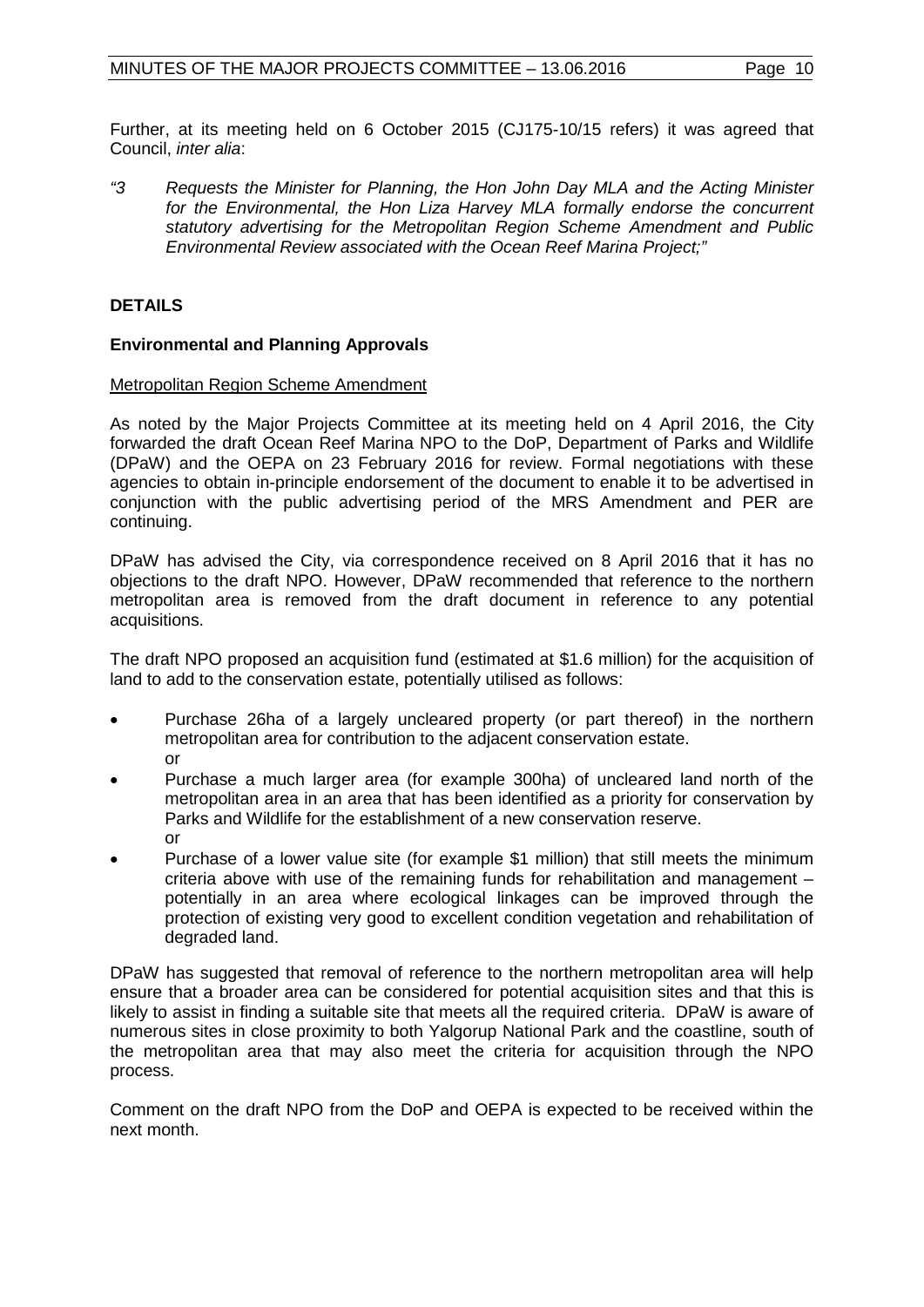At the request of the DoP, supplementary environmental reporting advice has been provided particularly in relation to the project's compliance with State Planning Policy 2.6 *State*  Coastal Planning Policy (SPP [2](#page-10-0).6 [WAPC 2013<sup>2</sup>]) and the *Coastal Hazard Risk Management* Adaptation Plan (CHRMAP) *Guidelines* (WAPC 2014<sup>[3](#page-10-0)</sup>).

The Ocean Reef Marina CHRMAP, required to support the PER, MRS Amendment and Ocean Reef Marina SP, was completed by marine engineering consultants M P Rogers & Associates taking into consideration SPP 2.6 and the CHRMAP Guidelines. The CHRMAP together with the Concept Design Review and Cyclone Modelling Report was forwarded to the DoP for review and comment.

In addition to the above, the Bushfire Hazard and Bushfire Attack Level Assessment (BAL), included in the supporting documentation for the MRS Amendment request report submitted to the WAPC in April 2014, is currently being updated in line with new State Planning Policy 3.7 *Planning in Bushfire Prone Areas* (WAPC 2016<sup>[4](#page-10-0)</sup>).

All other requirements for advertising the MRS Amendment have been completed and progression with the formal assessment process is now dependent on the progress of the PER.

#### Public Environmental Review

On 6 May 2016 the City formally submitted the draft PER together with the required investigations and studies to the OEPA for review and comment.

The draft PER presents an environmental review of the Ocean Reef Marina, including a detailed description of the key components, environmental impacts and proposed environmental management measures for the relevant environmental factors identified by the ESD.

The document describes the specific studies and investigations conducted by the City in relation to the preliminary key environmental factors identified in the ESD, as well as those identified through consultation and screening processes. The objectives of the draft PER are to:

- ensure that the full environmental effects of the Ocean Reef Marina are properly understood
- inform mitigation and optimal management controls
- enable a reliable and knowledge-based environmental impact assessment to be conducted.

The draft PER does not include an assessment of the terrestrial components of the Ocean Reef Marina development except where impacts from land-based development have the potential to significantly impact on the marine environment. The terrestrial components of the development are being progressed through the MRS Amendment and Ocean Reef Marina SP.

<span id="page-10-0"></span><sup>2</sup> Western Australian Planning Commission (2013), State Planning Policy No. 2.6 *State Coastal*   $\overline{a}$ 

*Planning Policy, http://www.planning.wa.gov.au/dop\_pub\_pdf/CHRMAP\_Guidelines.pdf. planning guidelines, http://www.planning.wa.gov.au/dop\_pub\_pdf/CHRMAP\_Guidelines.pdf.* 

*Western Australian Planning Commission (2016), State Planning Policy No 3.7 Planning in Bushfire Prone Areas,* [http://www.planning.wa.gov.au/dop\\_pub\\_pdf/SPP\\_3.7\\_Planning\\_in\\_Bushfire\\_Prone\\_Areas.pdf.](http://www.planning.wa.gov.au/dop_pub_pdf/SPP_3.7_Planning_in_Bushfire_Prone_Areas.pdf)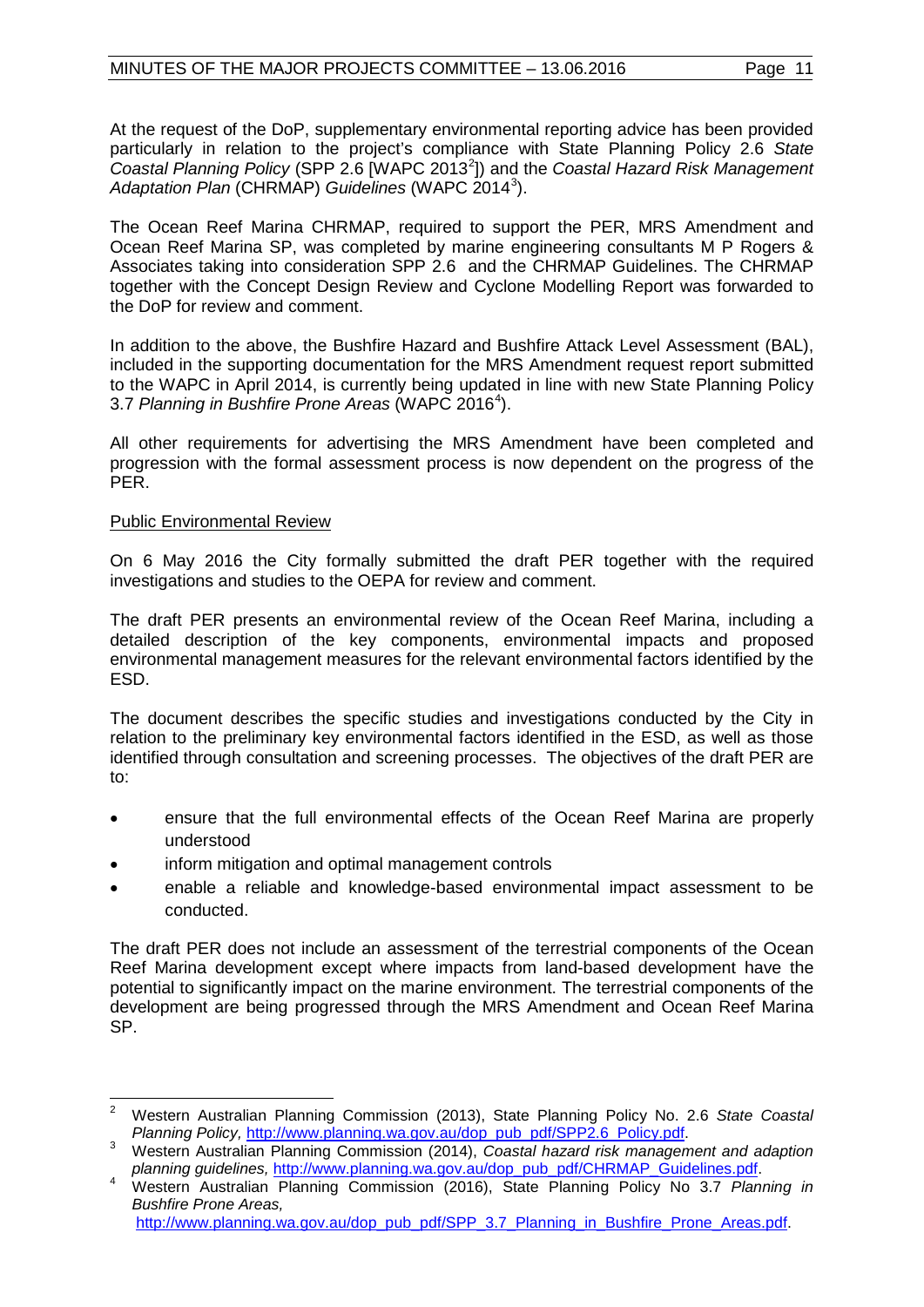The OEPA has advised the City that the draft PER has been forwarded to the DoP, DPaW, Department of Transport and Department of Fisheries for comment on whether the requirements of the ESD have been met. A schedule has been prepared for engagement with these agencies to identify and discuss issues that may arise as well as how best to amend the draft PER prior to the public comment period.

The OEPA also intends to meet with the DoP to discuss the concurrent advertising of the PER and MRS Amendment and how that would occur in terms of steps and timing.

Once comments have been received from all relevant agencies, the draft PER will be finalised and presented to the Major Projects Committee for consideration with a recommendation for Council endorsement to submit the PER to the Environmental Protection Authority to enable the formal assessment process to commence. In accordance with the process and timeline outlined earlier in this report, it is anticipated that this will occur in August 2016. It should be noted however that this timeline is based on a number of key assumptions and is subject to variation.

#### Ocean Reef Marina Structure Plan

The City, in liaison with the DoP on the preliminary Ocean Reef Marina SP, has been considering the most suitable approach to ensuring that high quality town planning and urban design outcomes are achieved within the development; particularly in view of the introduction of the *Planning and Development (Local Planning Schemes) Regulations 2015* and the *Structure Plan* and *Local Development Plan Frameworks.*

Throughout the project, it has been anticipated that the Ocean Reef Marina SP could be submitted and advertised with the PER and the MRS Amendment. Formal consideration and adoption of the structure plan would then occur following gazettal of the MRS Amendment.

Further, as a fully developed Ocean Reef Marina will fall outside of the City's local scheme and district boundary area, it was also anticipated that the required amendments to DPS2 and the City's district boundary would also be advertised concurrently with the MRS Amendment, PER and Ocean Reef Marina SP.

Prior to the gazettal of the *Planning and Development (Local Planning Schemes) Regulations 2015* in October 2015 there was no specific requirement restricting the preparation of a structure plan to a particular area. However, the new regulations now specifically restrict the preparation of a structure plan to areas within the boundary of the local government's local planning scheme. Legal advice received by the City in May 2016 confirms that this restriction prohibits the City from processing the structure plan under the *Planning and Development (Local Planning Schemes) Regulations 2015*, until the scheme boundary has been amended to include the Ocean Reef Marina.

As the marina will fall outside of the boundary of the City's DPS2, the City is now unable to formally prepare, lodge and advertise the structure plan for the purposes of the *Planning and Development (Local Planning Schemes) Regulations 2015.* The City can still advertise the preliminary Ocean Reef Marina SP outside of the formal planning process, however the final structure plan will still need to be lodged and advertised formally once the City's DPS2 boundary has changed to reflect the MRS Amendment.

#### District Boundary and District Planning Scheme No. 2 amendment

In order to progress the project, it will be necessary to amend the City of Joondalup district boundary as well as the City's DPS2. There is a risk in progressing these boundary amendments ahead of the MRS Amendment, given these new boundaries will be based on the final outcome of the MRS Amendment. In addition, there is significant risk that any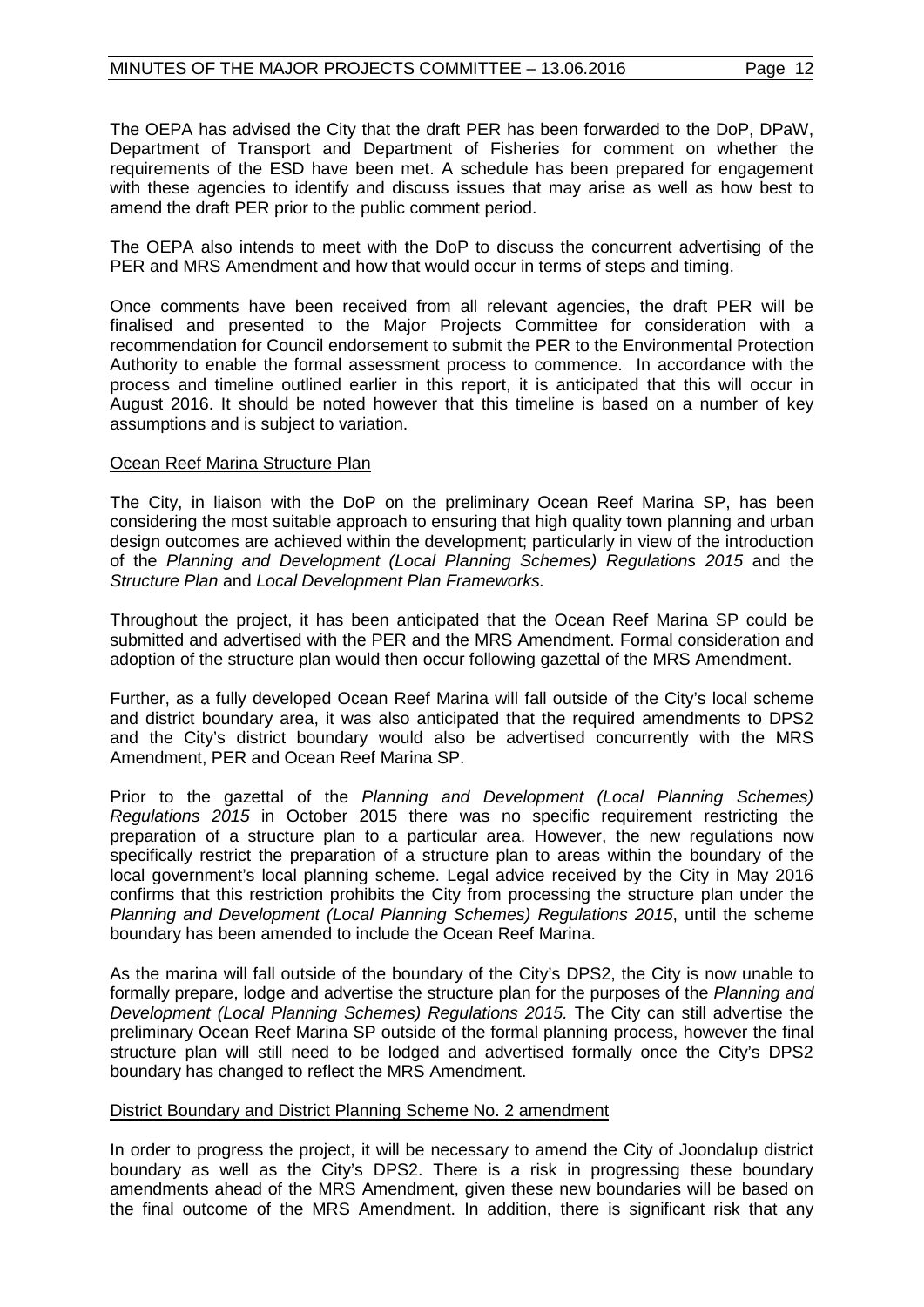amendment to the City's DPS2 boundary will not be able to proceed or be finalised until it falls within the City's district boundary. If Council proceeds with the initiation and advertising of such a DPS2 amendment, it is likely that reinitiation and readvertising will be required after the district boundary has changed and before the DPS2 amendment could be finalised.

The City will continue to engage with the DoP to ensure that the most appropriate and streamlined process for the Ocean Reef Marina SP is undertaken. However, given the importance of presenting all of the information to the public on this matter, and in view of the legal advice received regarding the inability to progress a structure plan without the DPS2 boundary first being amended, it is recommended that an amendment to DPS2 and the district boundary be initiated and advertised concurrently with the MRS Amendment and PER.

Further, it is proposed that the preliminary Ocean Reef Marina SP be made available to the public concurrently with the advertising of the PER and MRS Amendment. As previously outlined, it is of significant importance that all possible detailed information is available to, and considered by, the public at the same time. The structure plan will provide the community with information on the proposed guidelines for the development and the built form and provides an explanation as to why the specific built forms are in a particular location. The structure plan will be supported by the current concept plan, technical information and studies supporting the City's vision for the development.

Once the DPS2 amendment, District Boundary amendment and MRS Amendment have been finalised and gazetted, the formal process for consideration of the final Ocean Reef Marina SP can be instigated. The process and timeline for formal consideration of the Ocean Reef Marina SP is broadly outlined as follows:

| Final notification of the MRS Amendment.                   | January 2018   |
|------------------------------------------------------------|----------------|
| Formal lodgement to the City of the structure plan.        | January 2018   |
| Preliminary assessment of the structure plan.              | February 2018  |
| Formal advertising of the structure plan by the City.      | March 2018     |
| Consideration of submissions.                              | May 2018       |
| Assessment and adoption of the structure plan by the WAPC. | September 2018 |

It should be noted that the proposed timelines are based on a number of key assumptions, the timing of the PER and MRS Amendment finalisation and are subject to variation.

The adoption of the new *Planning and Development (Local Planning Schemes) Regulations 2015* by the DoP in October 2015 and the change in the process (as discussed above) impacted on the indicative approval timelines. Previously it was anticipated that the assessment and adoption of the structure plan by the WAPC would conclude by mid 2018. However, it is now anticipated that formal advertising of the Ocean Reef Marina SP will occur in the first half of 2018 with the statutory process and adoption occurring in the second half of 2018. As a result, the Indicative Approvals Timeline (Attachment 1 refers) has been updated accordingly.

#### **Stakeholder engagement**

The City has continued to liaise with the OEPA, DPaW, DoP and other relevant agencies on the preparation and finalisation of the PER, MRS Amendment and Ocean Reef SP. In addition to the above, the following has occurred: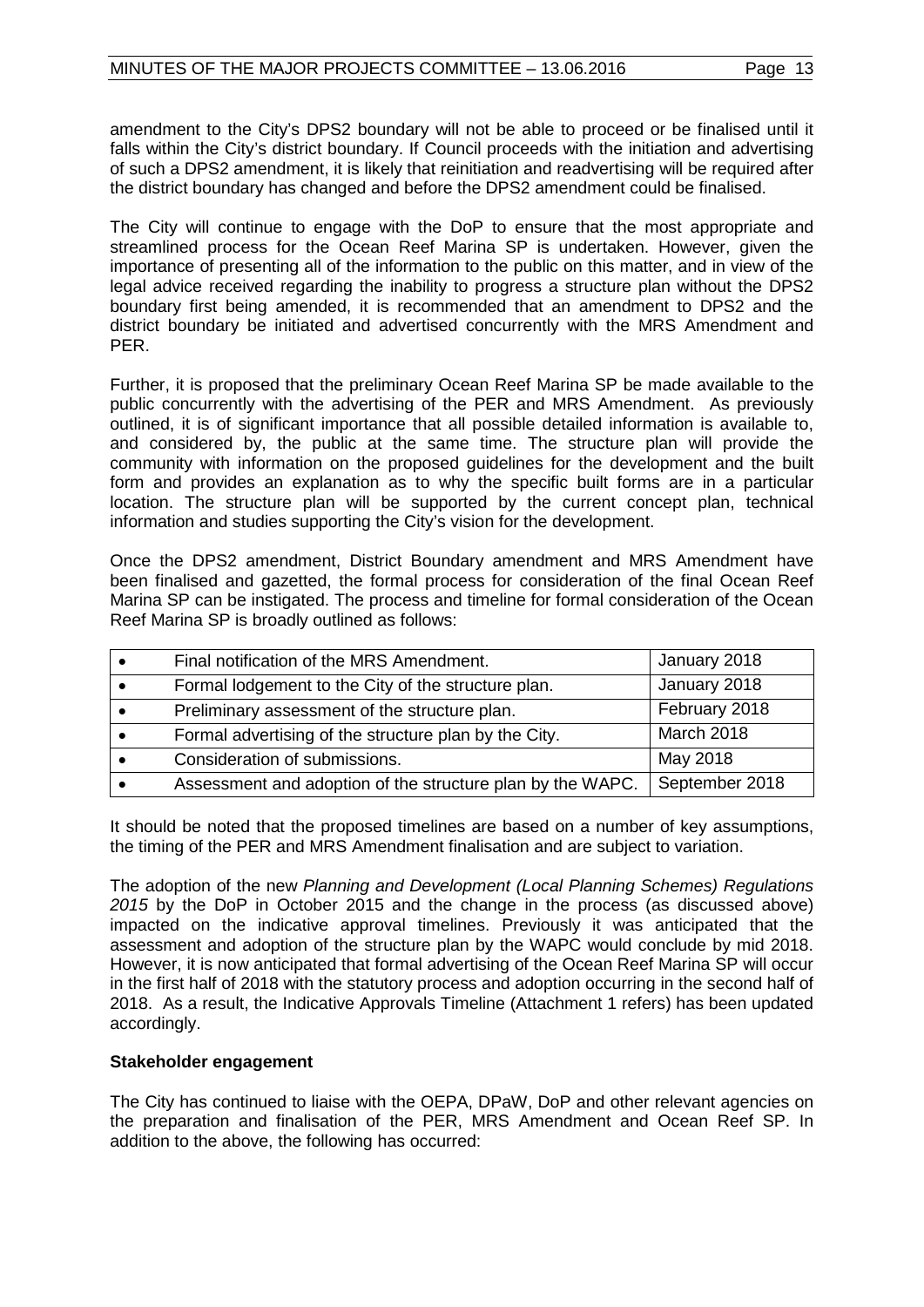- A formal response was sought from Hon. Liza Harvey MLA (Deputy Premier and the Minister assigned to the environmental assessment process) and Hon. Donna Faragher MLC (Minister for Planning) confirming support for the concurrent assessment process and public advertising of the MRS Amendment and PER.
- The Chairman of the EPA, Dr Tom Hatton was briefed in the project and the PER by the Chief Executive Officer and environmental consultants Strategen at a meeting held on 11 May 2016.
- A meeting of the Ocean Reef Marina Steering Committee was held on 19 May 2016. Committee members were briefed on the status of the project with particular reference to the PER, MRS Amendment and Ocean Reef Marina SP.
- Members of the Board and Executive of LandCorp visited the Ocean Reef Marina site with the Chief Executive Officer on 23 May 2016.

#### **State Government Proponency**

In October 2015 the City requested that the then Minister for Planning, Hon. John Day MLA, initiate actions for the State Government to assume proponency for the Ocean Reef Marina. In response, Minister Day advised that LandCorp had been requested to review the concept plan and business case for development.

The City has given assistance to LandCorp by providing a substantial amount of project information. In May 2016 LandCorp advised the City that the review had been completed and the finalisation of the draft report was imminent. It is anticipated that the draft report will be provided to the Chief Executive Officer of LandCorp for consideration and review within the next month. It is further anticipated that the final report will be presented to the Executive and Board of LandCorp and ultimately the Minister for Planning.

In light of recent media statements from the Hon. Albert Jacob MLA (Member for Ocean Reef) and Mr Jan Norberger MLA (Member for Joondalup) the City is seeking confirmation from the Department of Premier and Cabinet on the State Government commitment of financial support for the project. Confirmation is also being sought on the development and execution of a renewed Memorandum of Understanding.

At its meeting held on 19 April 2016 (CJ064-04/16 refers) it was agreed that Council, among other things:

*"2 REQUESTS the City briefs both major political parties on the Ocean Reef Marina project and seeks their support for the project in the lead up to the 2017 State Election."*

On 8 June 2016 Mayor Pickard and the Chief Executive Officer met with the Hon. Mark McGowan MLA, Leader of the Opposition. Detailed information on the project was provided together with a request for confirmation of support for the project.

#### **Communications Plan**

The materials required for community engagement are currently being prepared. The activities as detailed in the Ocean Reef Marina Communications Strategy, noted by Council at its meeting held on 19 April 2016 (CJ065-04/16 refers), will commence once certainty regarding the date for public advertising of the MRS Amendment and PER is established.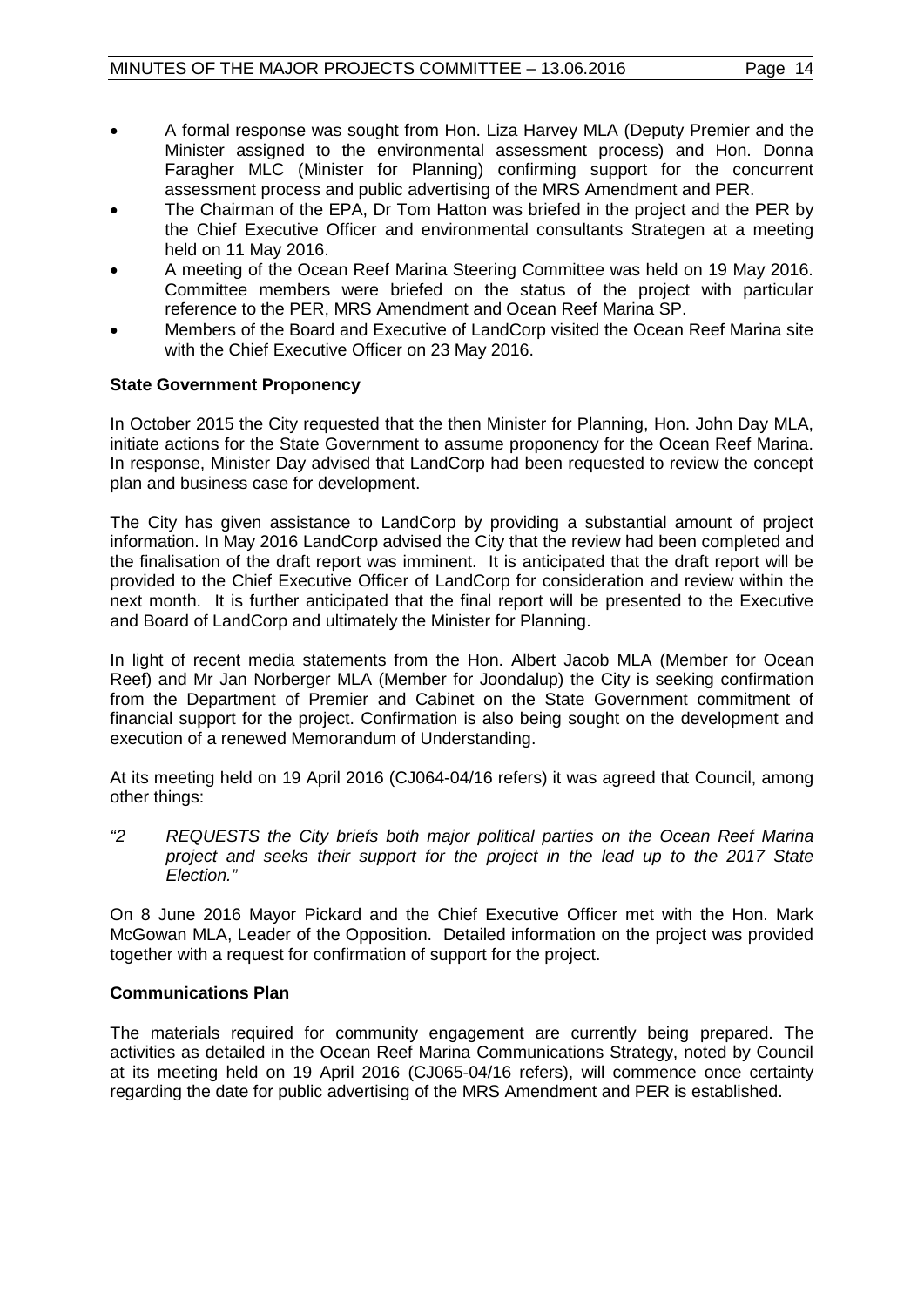#### **Issues and options considered**

Not applicable.

#### **Legislation / Strategic Community Plan / policy implications**

**Legislation** The City is governed by the requirements of the *Local Government Act 1995* in relation to dealings involving commercial undertakings and land development.

Other applicable legislation includes:

- *Planning and Development Act 2005*
- *Environmental Protection Act 1986*
- *Environmental Protection, Biodiversity and Conservations Act 1999* (Cwlth).

The approvals for the development are influenced by various Western Australian Position Statements and Guidance Statements, guidelines and policies, including:

- *Development Control Policy 1.8: Canal Estates and Artificial Waterways Developments*
- *SPP 2.6: State Coastal Planning Policy*
- *SPP 2.8: Bushland Policy for the Perth Metropolitan Region*
- *SPP 3.7 Planning in Bushfire Prone Areas*
- Environmental Assessment Guidelines Nos 1, 3, 6, 7, 8, 9, 10 and 15
- *Guidelines for Preparing a Public Environmental Review*
- *Perth's Coastal Waters: Environmental Values and Objectives*
- *Sea Level Change in Western Australia – Application of Coastal Planning*
- *Coastal Hazard Risk Management and Adaptation Planning Guidelines.*

# **Strategic Community Plan**

**Key theme Economic prosperity, vibrancy and growth.** 

**Objective** Destination City.

- 
- **Strategic initiative •** Facilitate the establishment of major tourism infrastructure.
	- Encourage diverse accommodation options.

**Policy** Not applicable.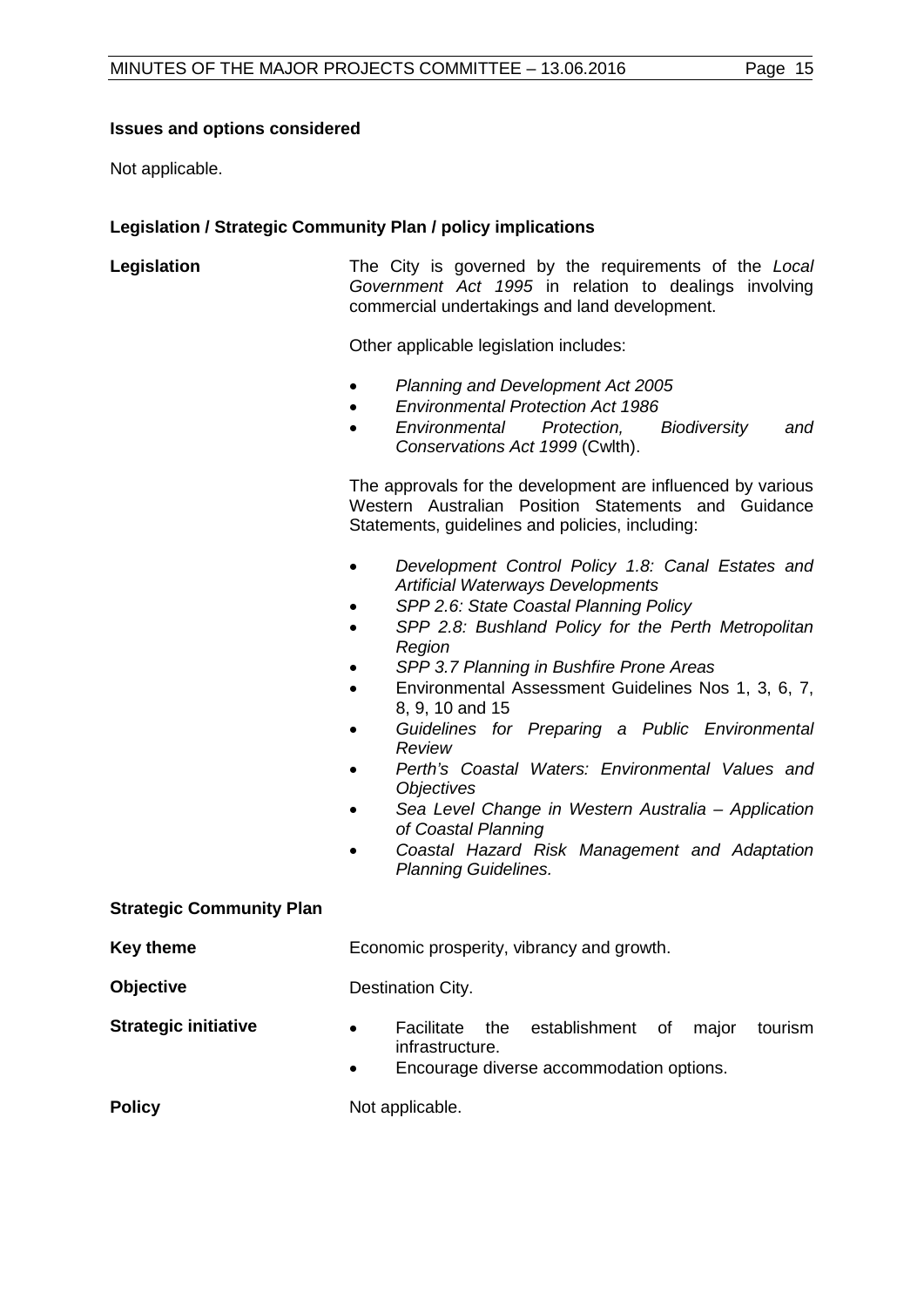#### **Risk management considerations**

The City has amassed a substantial amount of information on all aspects of the project over a number of years. This information together with that currently being compiled ensures that the City is well positioned to respond to the requirements of the relevant approvals processes.

The on-going assessment of the available information against the requirements of the ESD and the Peer Reviewer comments enables timely identification and clarification of any uncertainties therefore ensuring that the information provided to the EPA adequately addresses the identified environmental factors.

The Ocean Reef Marina Risk Management Assessment has been updated taking cognisance of the MRS amendment initiation and environmental approval process.

Furthermore, the extensive engagement with both State and Commonwealth departments and agencies, as well as constant review of the project, has sought to mitigate the risk of not obtaining approval to proceed with the development.

#### **Financial / budget implications**

Current financial year impact

| Account no.          | C <sub>1001</sub> |
|----------------------|-------------------|
| <b>Budget Item</b>   | Ocean Reef Marina |
| <b>Budget amount</b> | \$1,422,924       |
| Amount spent to date | \$1,120,397       |
| <b>Balance</b>       | \$302,527         |

Note: The 2015-16 approved budget includes income of \$500,000 (State Government financial contribution).

# Total Project Expenditure

| 2007-2008                      | \$<br>133,241                                                  |
|--------------------------------|----------------------------------------------------------------|
| 2008-2009                      | 968,284<br>\$                                                  |
| 2009-2010                      | \$<br>266,604                                                  |
| 2010-2011                      | \$<br>325,046                                                  |
| 2011-2012                      | \$<br>388,552                                                  |
| 2012-2013                      | \$<br>376,393                                                  |
| 2013-2014                      | \$<br>838,371                                                  |
| 2014-2015                      | \$1,314,917                                                    |
| 2015-2016                      | \$1,120,397                                                    |
| <b>LESS Grants Received</b>    | (785, 500)<br>S.                                               |
|                                |                                                                |
| <b>Total City Expenditure</b>  | \$4,946,304                                                    |
|                                |                                                                |
| <b>Annual operating cost</b>   | The relevant business case/s, as far as possible, will include |
|                                | anticipated on-going operating costs.                          |
|                                |                                                                |
| <b>Estimated annual income</b> | The relevant business case/s, as far as possible, will include |
|                                | estimated annual income.                                       |
|                                |                                                                |
| <b>Capital replacement</b>     | Detailed analysis will be required at the appropriate stage of |
|                                | the project.                                                   |
|                                |                                                                |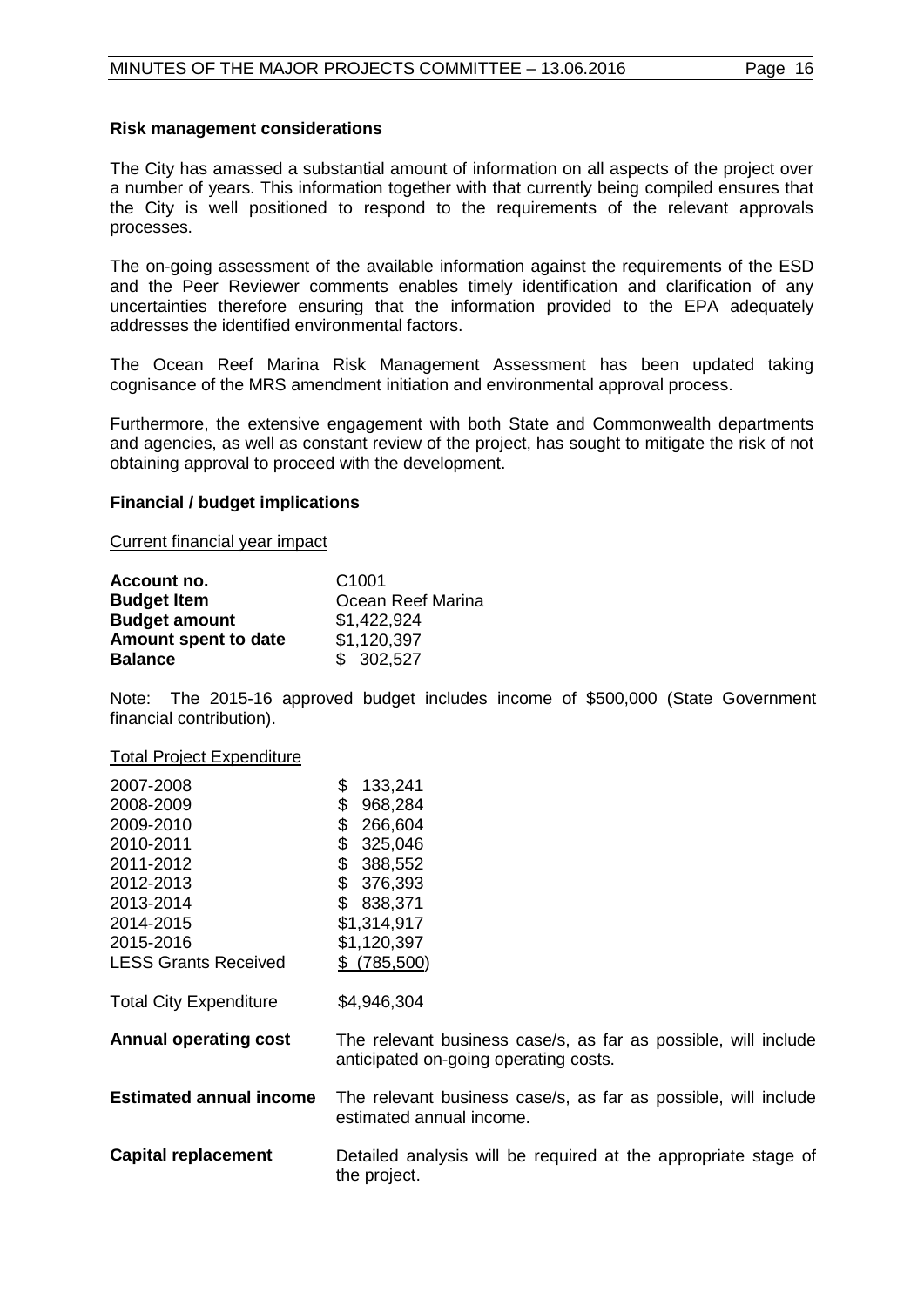| 20                           | Year | <b>Strategic</b> The City's 20 Year Strategic Financial Plan includes |  |                                                          |                                                              |  |  |  |
|------------------------------|------|-----------------------------------------------------------------------|--|----------------------------------------------------------|--------------------------------------------------------------|--|--|--|
| <b>Financial Plan impact</b> |      |                                                                       |  | \$2,423,000 which represents capital expenditure for the |                                                              |  |  |  |
|                              |      |                                                                       |  |                                                          | 2014-15 and 2015-16 financial years. Further analysis of the |  |  |  |
|                              |      |                                                                       |  |                                                          | impact on the 20 Year Strategic Financial Plan will be       |  |  |  |
|                              |      |                                                                       |  |                                                          | undertaken at the appropriate stage of the project.          |  |  |  |
|                              |      |                                                                       |  |                                                          |                                                              |  |  |  |

#### **Impact year** 2014-15 and 2015-16.

All amounts quoted in this report are exclusive of GST.

#### **Regional significance**

The Ocean Reef Marina development will become a significant tourist/visitor destination and a key focal point within the northern Perth corridor.

#### **Sustainability implications**

Progression of the Ocean Reef Marina planning process requires a number of studies/reports addressing key issues pertaining to sustainability (such as social and economic impact and environmental sustainability). As part of the documentation supporting the MRS Amendment, Structure Plan and the Public Environmental Review the required management plans will be developed.

#### **Consultation**

Extensive on-going consultation with State Government departments and agencies is required to ensure the relevant approvals processes proceed in accordance with expectations and agreed timelines.

The MRS Amendment, Public Environmental Review and Structure Plan require statutory public consultation. In-principle agreement has been obtained from the relevant decision making authorities to undertake this public consultation concurrently.

#### **COMMENT**

The Ocean Reef Marina project is continuing to be progressed in accordance with the Indicative Approvals Timelines (December 2015) and, subject to agreement by the relevant agencies, it is anticipated that public advertising of the MRS Amendment, PER and the preliminary Ocean Reef SP will occur in the latter half of 2016. An initiation of amendments to the City's DPS2 and district boundary would also enable advertising of all planning and environmental assessment documentation concurrently.

#### **VOTING REQUIREMENTS**

Simple Majority.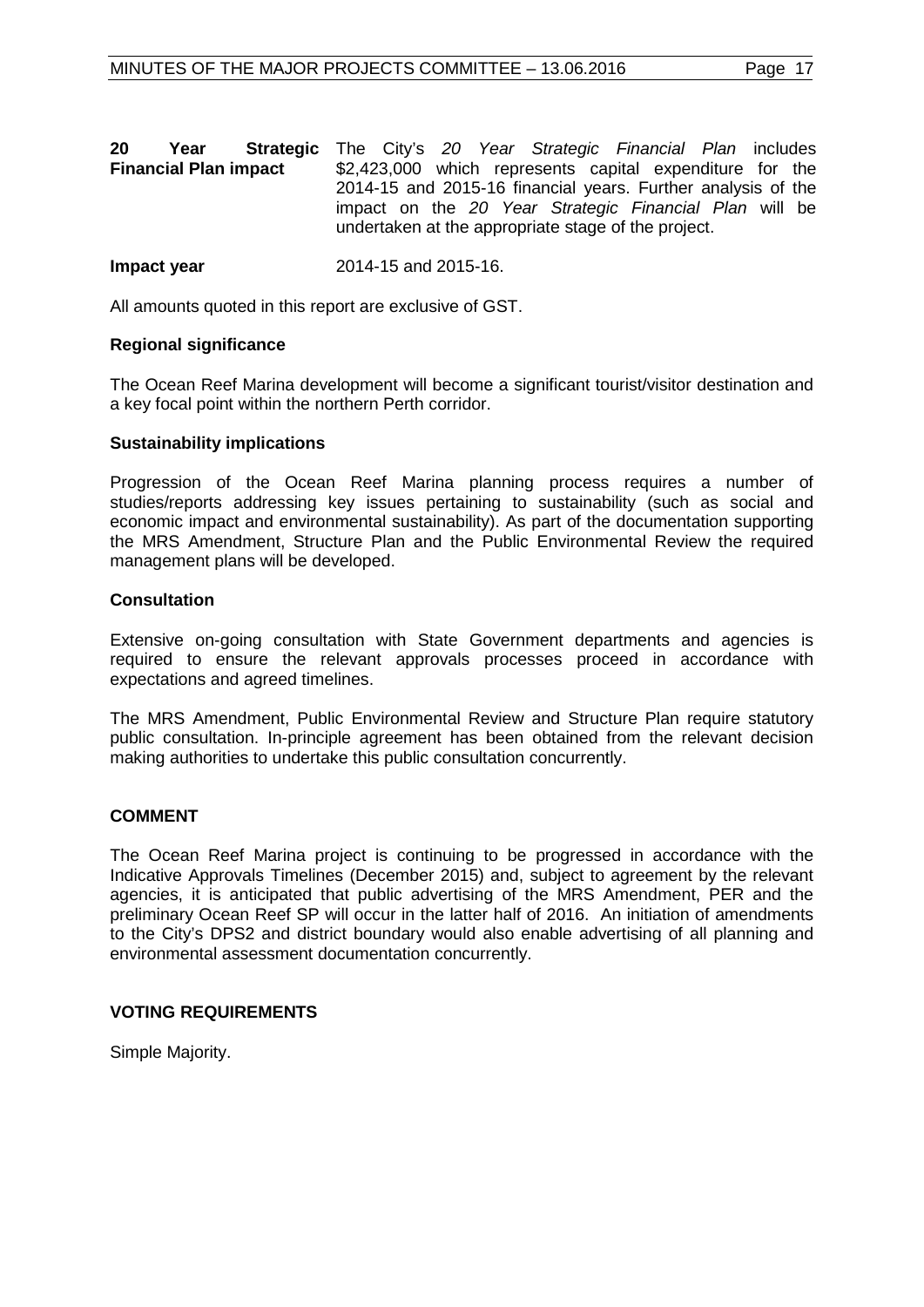**MOVED Cr Chester, SECONDED Cr Hollywood that the Major Projects Committee:**

- **1 NOTES the Ocean Reef Marina Project Status Report;**
- **2 NOTES that a report will be presented to Council for the initiation of an amendment to** *District Planning Scheme No. 2* **to:**
	- **2.1 modify the scheme boundary to reflect the proposed Metropolitan Region Scheme Amendment 1270/41 – Ocean Reef Marina Development;**
	- **2.2 zone 'Urban Development' the areas that fall outside of District Planning Scheme No. 2 that are proposed to be zoned 'Urban' under the proposed Metropolitan Region Scheme Amendment 1270/41 – Ocean Reef Marina Development;**
- **3 NOTES that a report will be presented to Council for the initiation of an amendment to the City's district boundary to incorporate the Ocean Reef Marina development.**

#### **The Motion was Put and CARRIED (7/0)**

**In favour of the Motion:** Mayor Pickard, Crs Chester, Fishwick, Gobbert, Hollywood, Jones and Norman.

*Appendix 1 refers*

*To access this attachment on electronic document, [click here: Attach1agnMPC160613.pdf](http://www.joondalup.wa.gov.au/files/committees/MAPC/2016/Attach1agnMPC160613.pdf)*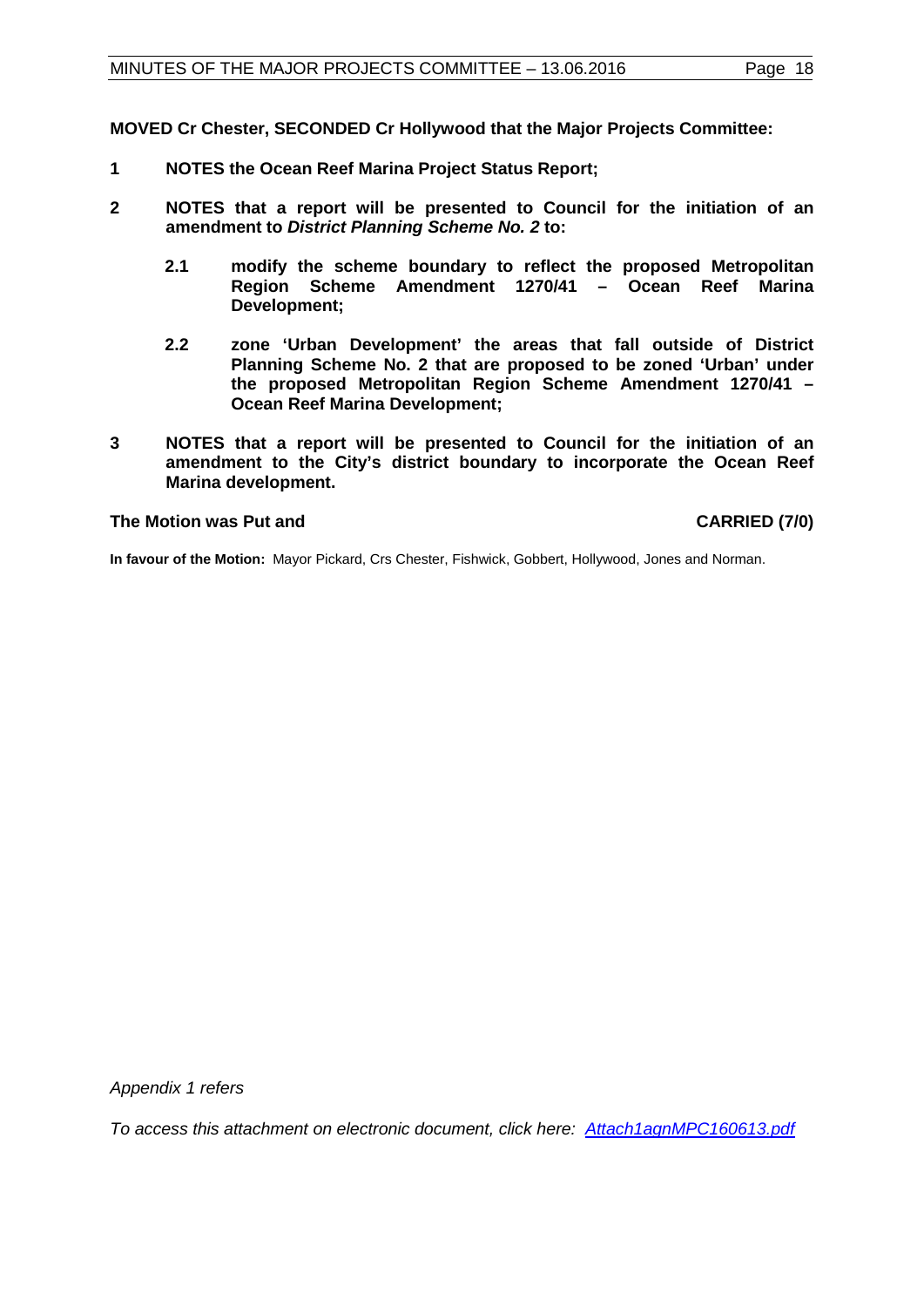# <span id="page-18-0"></span>**ITEM 2 JOONDALUP PERFORMING ARTS AND CULTURAL FACILITY - PROJECT PROGRESS REPORT**

| <b>WARD</b>                           | <b>North</b>                                                                                                                                           |
|---------------------------------------|--------------------------------------------------------------------------------------------------------------------------------------------------------|
| <b>RESPONSIBLE</b><br><b>DIRECTOR</b> | Mr Garry Hunt<br><b>Chief Executive Officer</b>                                                                                                        |
| <b>FILE NUMBER</b>                    | 75577, 101515                                                                                                                                          |
| <b>ATTACHMENT</b>                     | Nil.                                                                                                                                                   |
| <b>AUTHORITY / DISCRETION</b>         | Information - includes items provided to Council for<br>information purposes only that do not require a decision of<br>Council (that is for 'noting'). |

#### **PURPOSE**

For the Major Projects Committee to note the progress on the Joondalup Performing Arts and Cultural Facility (JPACF) project.

#### **GLOSSARY**

| <b>ARM Architecture</b> | Ashton Raggatt MacDougall Pty Ltd.               |
|-------------------------|--------------------------------------------------|
| JPACF                   | Joondalup Performing Arts and Cultural Facility. |
| NSRF                    | National Stronger Regions Fund.                  |
| SROI                    | Social Return on Investment.                     |

#### **EXECUTIVE SUMMARY**

At its meeting held on 15 December 2015 (C77-12/15 refers*),* Council considered a report entitled Joondalup Performing Arts and Cultural Facility (JPACF) Business Case and Progression Options Report. The report provided a business case for the JPACF facility and options to progress the project through a schematic design stage. Upon consideration of the report it was resolved that Council:

- *"1 NOTES the Business Case, at this point in time, for the Joondalup Performing Arts and Cultural Facility as detailed in Attachment 1 to Report C77-12/15;*
- *2 REQUESTS the Chief Executive Officer to proceed with the schematic design stage of the Joondalup Performing Arts and Cultural Facility project and NOTES Ashton Raggatt MacDougall Pty Ltd T/A ARM Architecture will undertake the schematic design based on the scope of works and fee proposal as outlined in Report C77- 12/15;*
- *3 NOTES the Business Case for the Joondalup Performing Arts and Cultural Facility project is final at this point in time and will be further refined for Council's approval in view of the outcomes of the schematic design stage and revised costings;*
- *4 NOTES the Chief Executive Officer will submit a grant application to Round Three of the Federal Government's National Stronger Regions Fund."*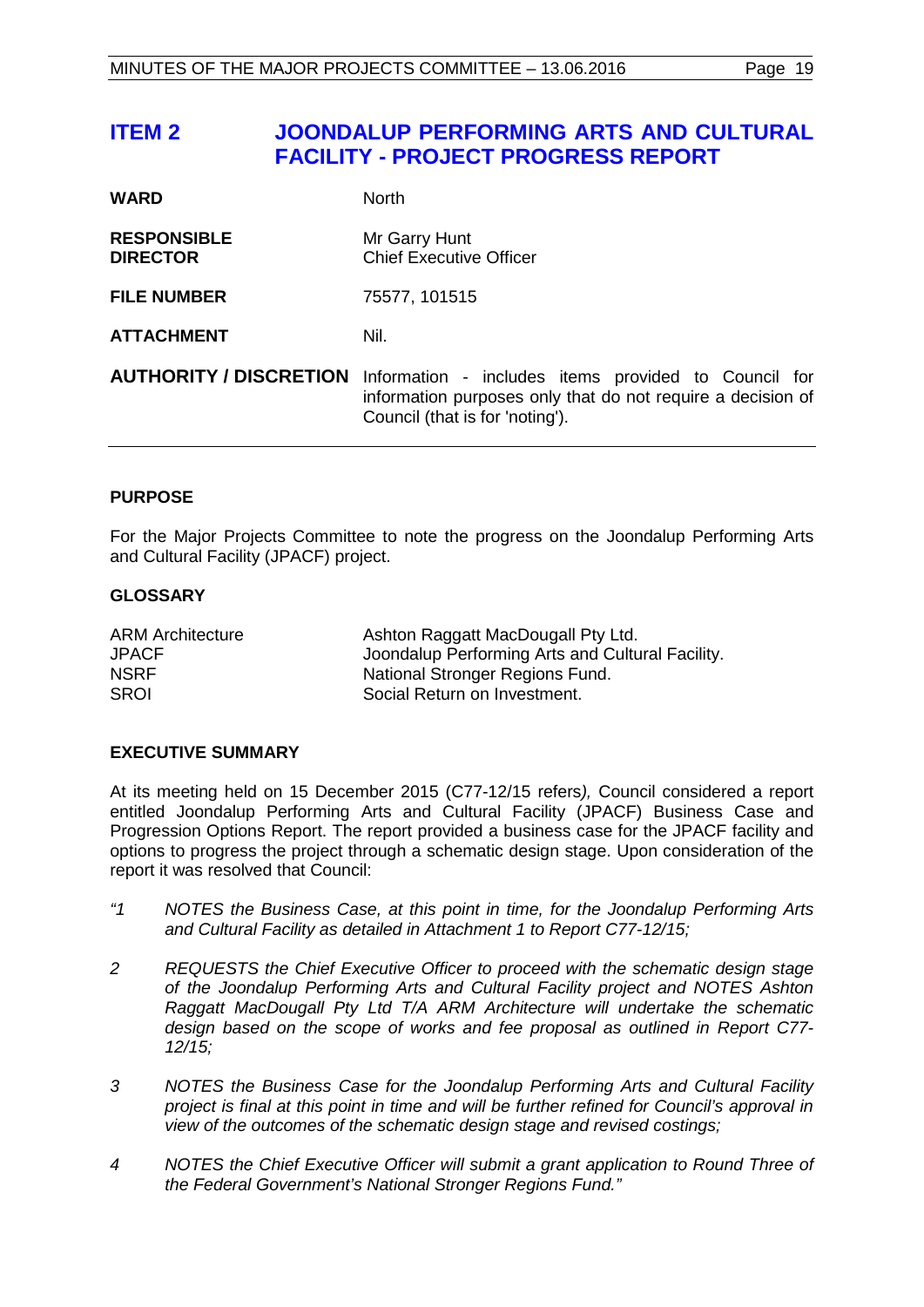At its meeting held on 4 April 2016 the Major Projects Committee noted a presentation on the progress of the schematic design stage delivered by the project architects Ashton Raggatt MacDougall Pty Ltd (ARM Architecture). Since then ARM Architecture has continued with the schematic design process and has now submitted a draft schematic design report to the City. The City, with the assistance of specialist consultants, are reviewing the report and are continuing to work with ARM Architecture with a view to receiving a final report in coming weeks. It is intended that the final report along with an accompanying business case will be presented to the Major Projects Committee at its meeting to be held on 1 August 2016.

In March 2016 the City submitted a grant application for \$10 million to Round Three of the Federal Government's National Stronger Regions Fund (NSRF). Announcement of successful applications is expected in July 2016. The City engaged specialist consultants to assist with the preparation of the NSRF application. Work by the consultants provided an additional layer to the extensive body of work already completed for the project, positioning the JPACF in a broader context and identifying a range of additional local and regional social and economic benefits.

More recently the City has continued to expand this research, undertaking further analysis of potential social return on investment (SROI) resulting from the JPACF. This work will develop new content on SROI, to be included in a revised business case, along with input resulting from the completion of the schematic design process.

*It is therefore recommended that the Major Projects Committee NOTES the:*

- *1 progress of the Joondalup Performing Arts and Cultural Facility schematic design process;*
- *2 progress of the Joondalup Performing Arts and Cultural Facility Business Case.*

### **BACKGROUND**

At its meeting held on 20 February 2013 the former JPACF Steering Committee recommended that Council noted the JPACF Market Analysis and Feasibility Study and supported the progression of the JPACF project.

It was identified that one of the key stages of the JPACF project was the progression of a concept design for the facility based on the "Art Box" model as outlined in the JPACF Market Analysis and Feasibility Study.

At its meeting held on 19 March 2013 (CJ040-03/13 refers) it was agreed in part that Council:

- *"1 APPROVES the "Art Box" as the preferred model for the basis of an architectural design competition for the development of a refined conceptual design for the Joondalup Performing Arts and Cultural Facility;*
- *2 AUTHORISES the Chief Executive Officer to initiate an architectural design competition for the development of a refined conceptual design for the Joondalup Performing Arts and Cultural Facility."*

The City commenced a two stage architectural design competition through an Expression of Interest process in April 2013.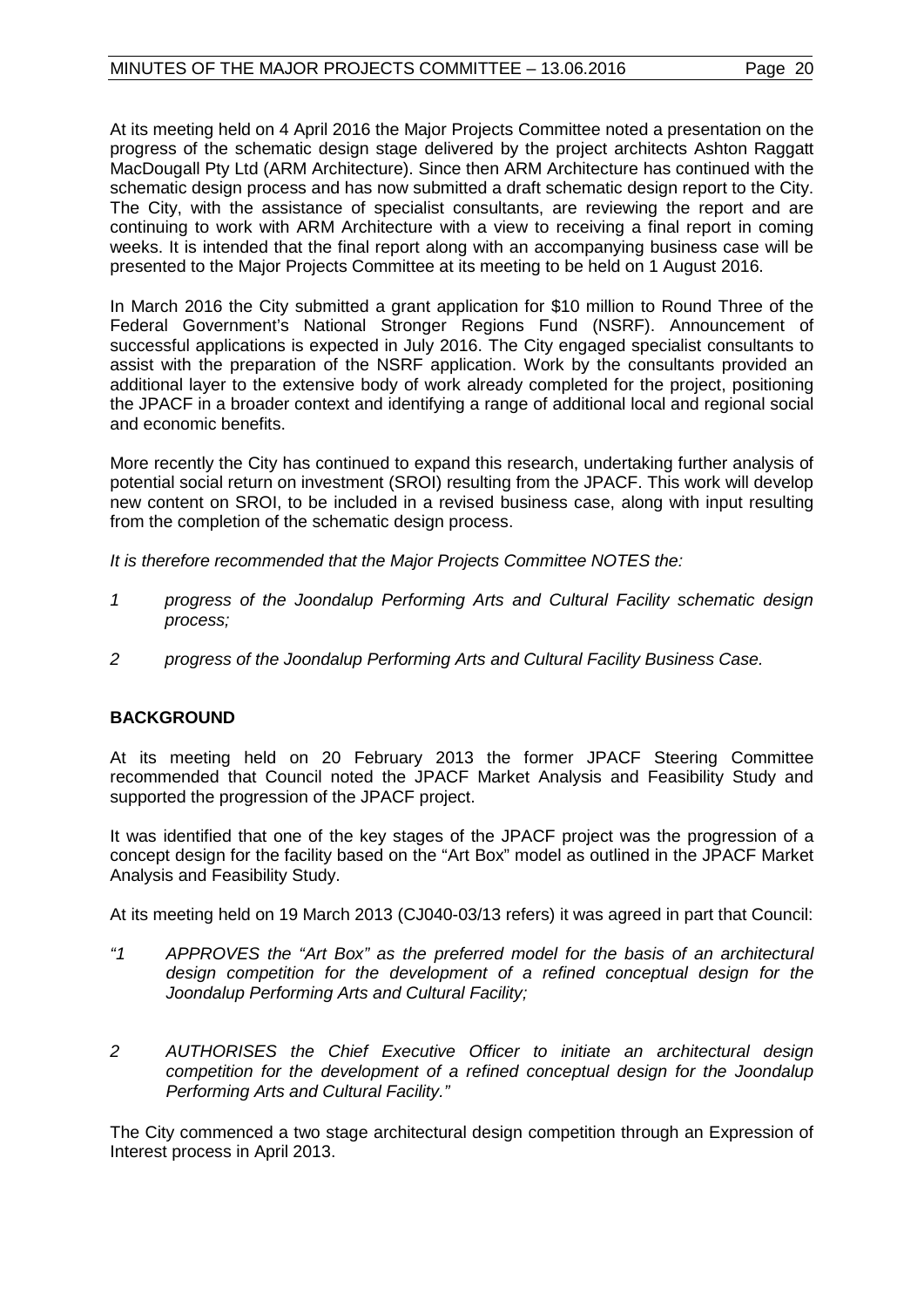At its meeting held on 15 April 2014 (CJ060-04/14 and CJ061-04/14 refer), Council considered two reports relating to the JPACF project progress and the architectural design competition and it was resolved in part that Council:

*"2 SUPPORTS progressing the Joondalup Performing Arts and Cultural Facility Project*  in accordance with the project program as detailed in Attachment 2 to Report *CJ060-04/14, including the undertaking of a social impact assessment of the Joondalup Performing Arts and Cultural Facility."*

and

- *"1 ENDORSES Ashton Raggatt McDougall Pty Ltd T/A ARM Architecture as the winner of the Joondalup Performing Arts and Cultural Facility Architectural Design Competition;*
- *2 AUTHORISES the Chief Executive Officer to enter into negotiations with Ashton Raggatt McDougall Pty Ltd T/A ARM Architecture to determine the architectural fees and project program to get to a modified conceptual design as required to enable the project to progress."*

At its meeting held on 12 March 2015 the former JPACF Steering Committee considered the report entitled Joondalup Performing Arts and Cultural Facility – Progress Report. The report outlined the progress on the project including details of the design review of the concept design, funding strategy and business case. At this meeting the project architects – ARM Architecture presented on the progress of the design review process. The former JPACF Steering Committee resolved in part as follows:

*"That the Joondalup Performing Arts and Cultural Facility Steering Committee:*

- *3 REQUESTS the Chief Executive Officer provide a further report on the following:*
	- *3.1 Traffic treatments and modelling around the facility;*
	- *3.2 Designated use and location of the art gallery;*
	- *3.3 Seating capacity of the main auditorium;*
	- *3.4 Treatment and considerations of the external plant and infrastructure adjoining the facility;*
	- *3.5 Treatment and visual presence of the eastern facade adjacent to West Coast Institute."*

A further progress report was considered by the former JPACF Steering Committee at its meeting held on 24 June 2015. The report and accompanying presentation detailed the design review findings, funding strategy and progress on the business case based on the ARM Architecture design. The former JPACF Steering Committee raised several questions regarding the business case section of the report and the Chief Executive Officer was requested to prepare a report with further details on the business case. The resultant report was considered by the former JPACF Steering Committee at its meeting held on 22 July 2015.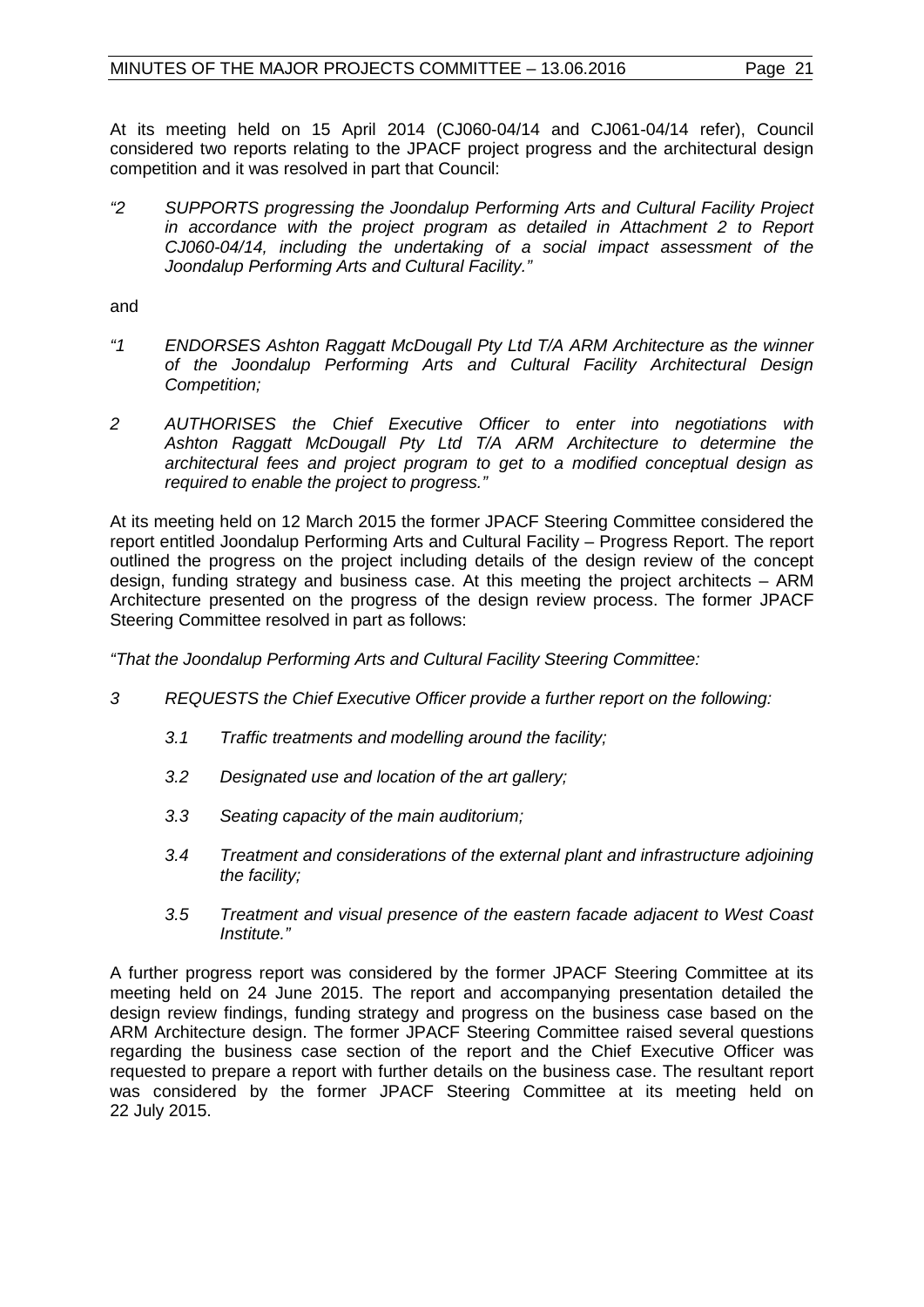As recommended by the former JPACF Steering Committee, at its meeting held on 28 July 2015 (CJ125-0715 and CJ126-07/15 refer) it was resolved that Council:

- *"1 NOTES the details of the design review of the Joondalup Performing Arts and Cultural Facility Project as detailed in Report CJ125-07/15 and as presented at the Joondalup Performing Arts and Cultural Facility Steering Committee;*
- *2 REQUESTS the Chief Executive Officer to provide a further report to the Joondalup Performing Arts and Cultural Facility Steering Committee outlining a strategy and costings for the schematic design stage of the project and to present a full business case for formal adoption of Council;*
- *3 NOTES the summary of the Joondalup Performing Arts and Cultural Facility Business Case as presented in this Report and NOTES the Chief Executive Officer will submit a grant application to the Federal Government's National Stronger Regions Fund."*

#### *and*

*"That Council NOTES the progress of the draft business case for the Joondalup Performing Arts and Cultural Facility and REQUESTS a final business case be presented to Council for adoption."*

At its meeting held on 15 December 2015 (C77-12/15 refers), Council considered a report entitled Joondalup Performing Arts and Cultural Facility Business Case and Progression Options Report. The report provided a business case for the JPACF facility and options to progress the project through a schematic design stage. Upon consideration of the report it was resolved that Council:

- *"1 NOTES the Business Case, at this point in time, for the Joondalup Performing Arts and Cultural Facility as detailed in Attachment 1 to Report C77-12/15;*
- *2 REQUESTS the Chief Executive Officer to proceed with the schematic design stage of the Joondalup Performing Arts and Cultural Facility project and NOTES Ashton Raggatt MacDougall Pty Ltd T/A ARM Architecture will undertake the schematic*  design based on the scope of works and fee proposal as outlined in Report *C77-12/15;*
- *3 NOTES the Business Case for the Joondalup Performing Arts and Cultural Facility project is final at this point in time and will be further refined for Council's approval in view of the outcomes of the schematic design stage and revised costings;*
- *4 NOTES the Chief Executive Officer will submit a grant application to Round Three of the Federal Government's National Stronger Regions Fund."*

At its meeting held on 4 April 2016 the Major Projects Committee noted a presentation on the progress of the schematic design stage from the project architects ARM Architecture.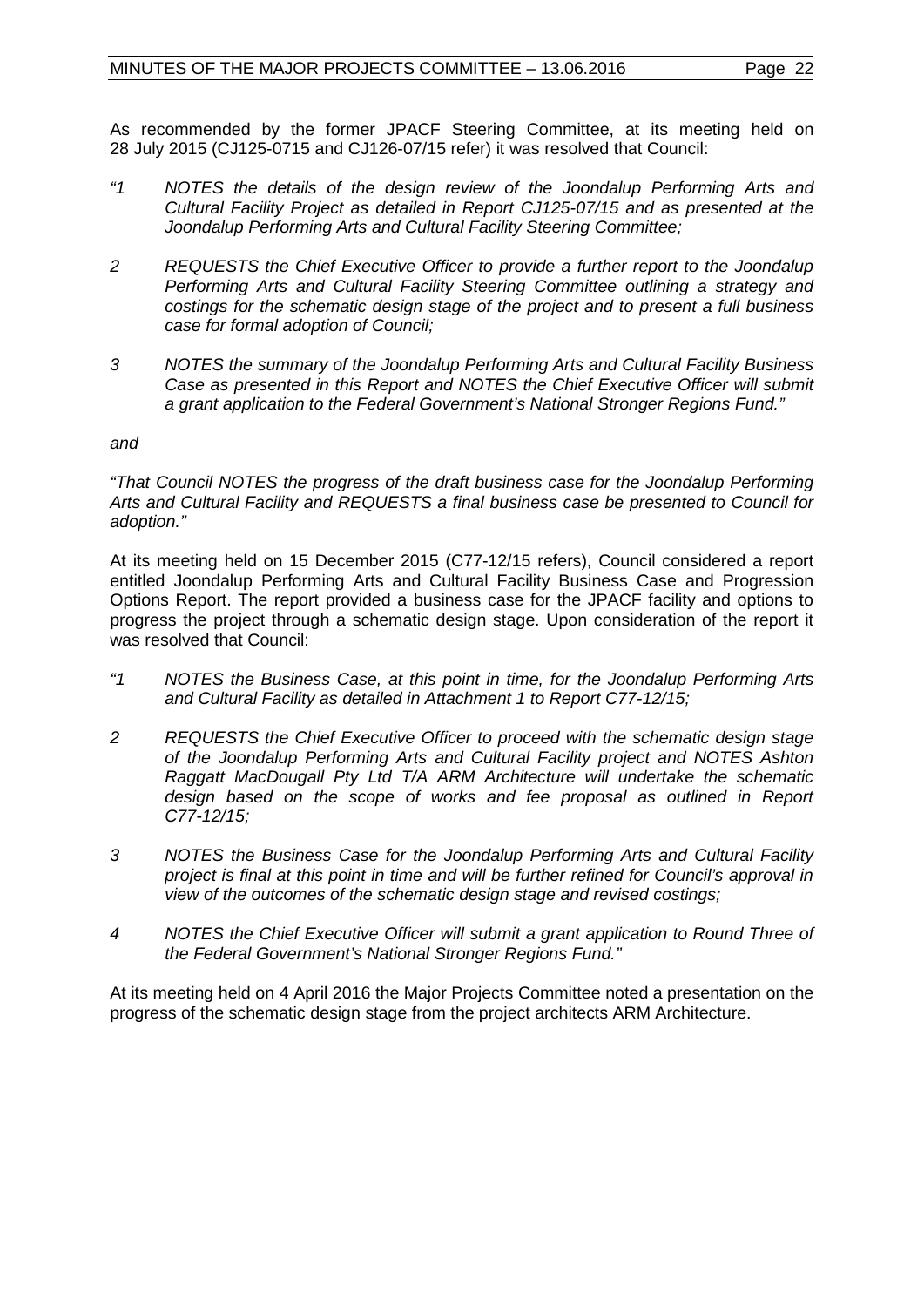#### **DETAILS**

#### **Schematic Design Stage**

In February 2016 ARM Architecture commenced the schematic design stage for the JPACF. Since the meeting of the Major Projects Committee held on 4 April 2016, where the progress on the schematic design stage was presented, a draft of the schematic design report was prepared. The City, assisted by specialist and technical consultants has been reviewing the draft by undertaking a detailed analysis of the schematic designs and the potential cost implications.

The schematic design report will cover the overarching strategy for the project and will include detailed planning and technical specifics, rendered artists impressions and development plans. The report will also provide details of the work from the numerous specialist sub-consultants involved in the schematic design process and contains a vast amount of technical information including a detailed costs schedule. The City's team of technical and financial officers and specialist external consultants are currently liaising with ARM Architecture to review the draft schematic design report to ensure it meets the requirements and expectations set out in the JPACF philosophies and parameters.

In undertaking the schematic design stage ARM Architecture commissioned and coordinated a specialised design team comprising theatre, acoustic, building services, ecological sustainable development, structural/civil and traffic consultants. A quantity surveyor was also engaged by ARM Architecture and is continuing to work through a process of value engineering. The City has engaged the services of an architectural advisor – Mr Rod Mollett, to facilitate the schematic design process and to offer expert opinion on the process and deliverables. The City also engaged a performing arts management and operations consultant to advise the City on the manageability of the facility as it transitions through the schematic design process.

All aspects of the conceptual design were reviewed in detail, design principles questioned and specialist input sought and incorporated. While the design intent from the concept was strictly adhered to there have nonetheless been changes made to the design that have significantly improved the overall design and constructability of the project.

Some of these changes have the potential to create further opportunities with regards to the management and operations of the facility. For example the art gallery has now been reconfigured and relocated to a ground floor location, providing a dedicated ground level external access at the corner of Teakle Court and Grand Boulevard and an opportunity for street level activation and better access for patrons. The gallery space can now be extended as required through the black box theatre and beyond to the main foyer of the facility. This truly flexible space can be utilised independently to the rest of the facility therefore creating potential opportunities for additional patronage and an increase in uses such as functions and exhibitions. This has effectively resulted in the creation of additional space within the facility which if managed effectively has the ability to increase income streams for the JPACF. The reconsideration of the gallery space has also included provisions for humidity and lighting control which will enable a wide range of high quality touring exhibitions, providing a unique prospect for Perth's northern corridor.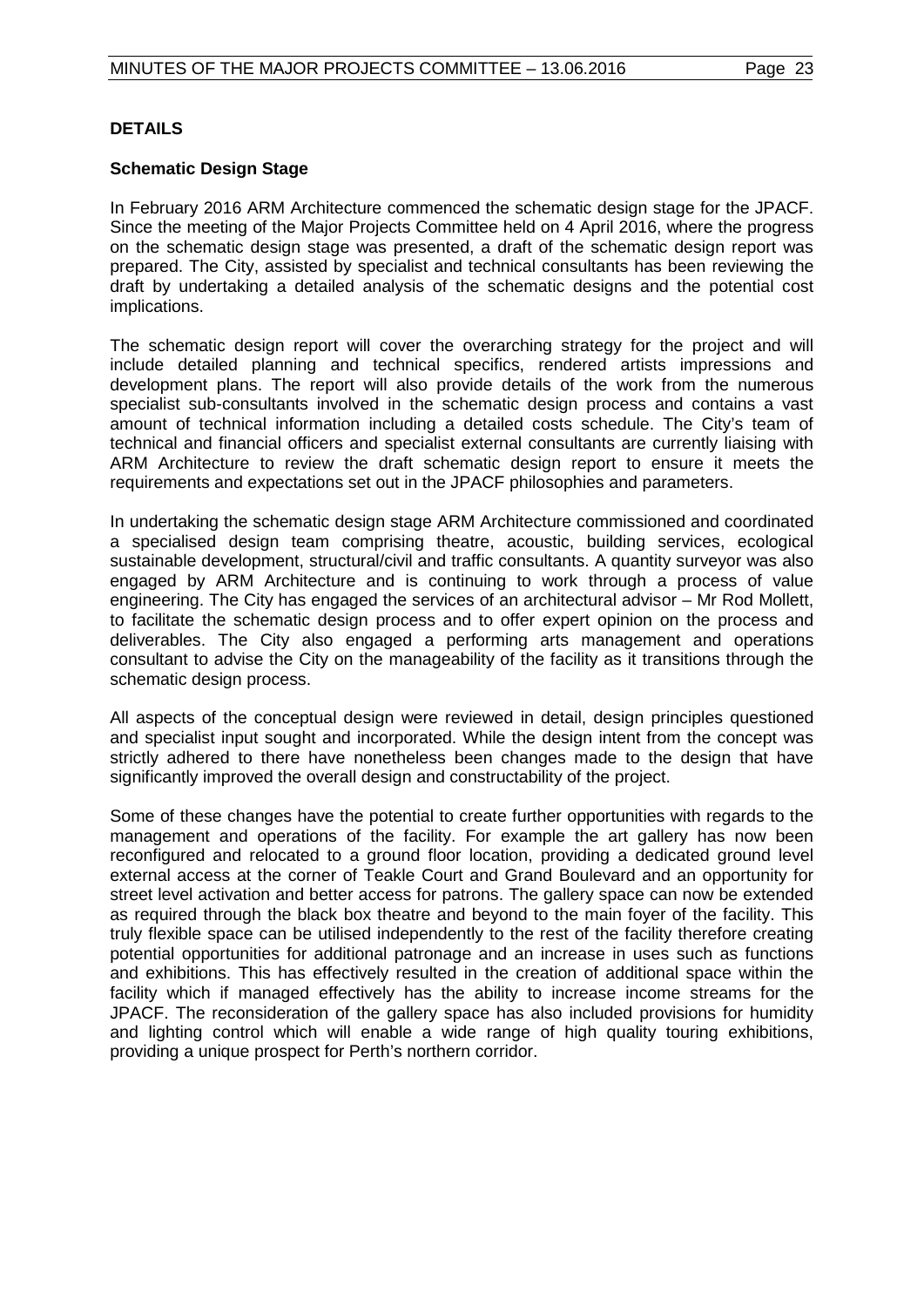Other significant changes resulting from the detailed analysis of the various building functions and input by specialist project advisors include:

- foyer layout and access to theatres
- relationship between the black box theatre and the main foyer
- café, bars and public amenities replanned to improve capacity, outlook and flow
- location and form of the primary foyer stair access
- improved lift access
- improved connection between the car park, foyer and community spaces
- other changes to reflect input by sub consultants and to accommodate various building services
- more detailed internal planning of the back of house and the connectivity between the various spaces
- rationalisation of the external fabric and roof structure in terms of materiality and constructability
- external forecourt and surrounds further developed.

The City is currently continuing to work with ARM Architecture to revise the schematic design report and undertake a process of value engineering to finalise costings for the facility. The finalised schematic design report will feed into the business case for the JPACF. It is intended that the final report along with an accompanying business case will be presented to the Major Projects Committee meeting to be held on 1 August 2016.

#### **National Stronger Regions Fund**

As noted by Council at its meeting held on 15 December 2015 (C77-12/15 refers*),* the City prepared and submitted a grant application for \$10 million to Round Three of the Federal Government's NSRF in March 2016. The NSRF guidelines indicate that the announcement of successful applications is expected in July 2016. However staff from the Federal Department of Infrastructure and Regional Development responsible for administering the NSRF have recently indicated that decisions regarding the program will be a matter for the Australian Government following the 2016 Federal Election.

It should be noted that the current funding assumptions for the JPACF include a Federal Government contribution of \$10 million toward the capital costs of the facility.

#### **Business Case**

The JPACF business case is continuing to evolve as the project progresses through the various stages of planning and design.

Since Council last noted the JPACF Business Case at its meeting held on 15 December 2015, additional research was undertaken to strengthen the case, particularly for the purposes of the Round Three NSRF grant application. This work provided an additional layer to the extensive body of work already completed for the project, positioning JPACF in a broader context and identifying a range of additional local and regional social and economic benefits. The work also expanded the initial steps taken in building a benefit cost ratio for the JPACF by taking account of the broader regional economic benefits. However it was noted that further work to explore and quantify the social and economic benefits of the project will significantly strengthen the JPACF Business Case.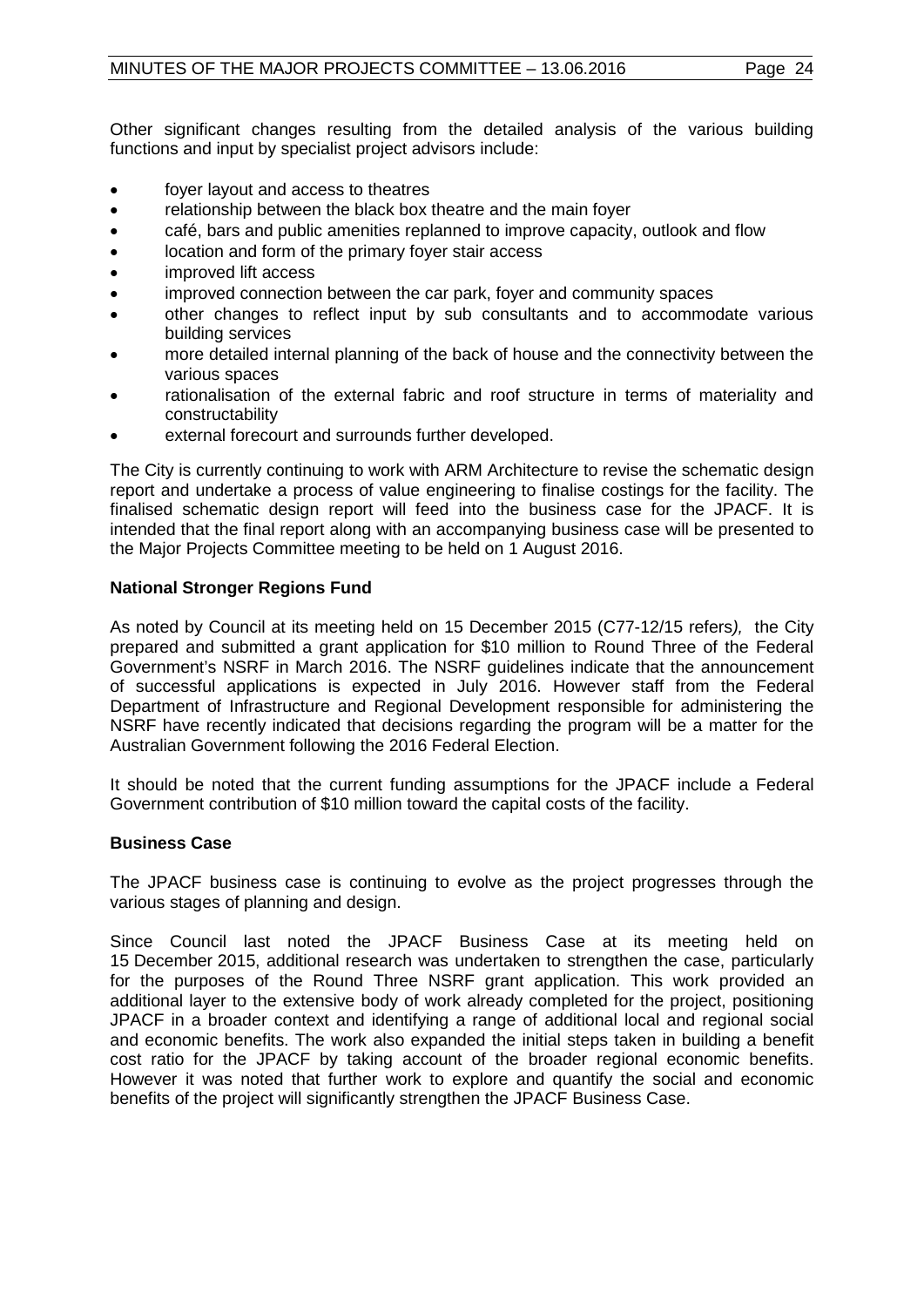The City has recently engaged specialist consultants to undertake further analysis of potential social return on investment (SROI) resulting from the JPACF. The social and economic benefits of arts and culture have been widely researched however there is increasing demand from decision makers for the translation of benefits into quantified financial returns in order to justify investment. The work currently being undertaken will develop new content on SROI, to be included in a revised business case along with input resulting from the completion of the schematic design process.

#### **Issues and options considered**

Not applicable.

#### **Legislation / Strategic Community Plan / policy implications**

| Legislation                     | The City is governed by the requirements of the<br>Local Government Act 1995 in relation to dealings involving<br>commercial undertakings and land development. |
|---------------------------------|-----------------------------------------------------------------------------------------------------------------------------------------------------------------|
| <b>Strategic Community Plan</b> |                                                                                                                                                                 |
| <b>Key theme</b>                | Community Wellbeing.                                                                                                                                            |
| <b>Objective</b>                | Cultural development.                                                                                                                                           |
|                                 |                                                                                                                                                                 |

- **Strategic initiative Establish a significant cultural facility with the capacity to** attract a world-class visual and performing arts events.
- **Policy** Not applicable.

#### **Risk management considerations**

A comprehensive risk management plan outlining the risks apparent to the project has been prepared and is continually updated as the project progresses. The financial risks and sensitivities are outlined in the business case as noted by Council at its meeting held on 15 December 2015 (C77-12/15 refers). The financial projections will continue to be assessed throughout the project.

The current project plan aims for the facility to be operational by July 2019, however these are indicative timescales. There are a wide number of issues that will impact the project plan. The timescales will be subject to further review upon completion of the schematic design phase of the project.

#### **Financial / budget implications**

Current financial year impact

| 1-210-C1002                                      |
|--------------------------------------------------|
| Joondalup Performing Arts and Cultural Facility. |
| \$1,736,954                                      |
| \$772,058                                        |
| \$964.896                                        |
|                                                  |

The budget allocated for 2015-16 is for the engagement of expert consultants and other costs associated with project management, site assessment, schematic design fees, and commencement of design development.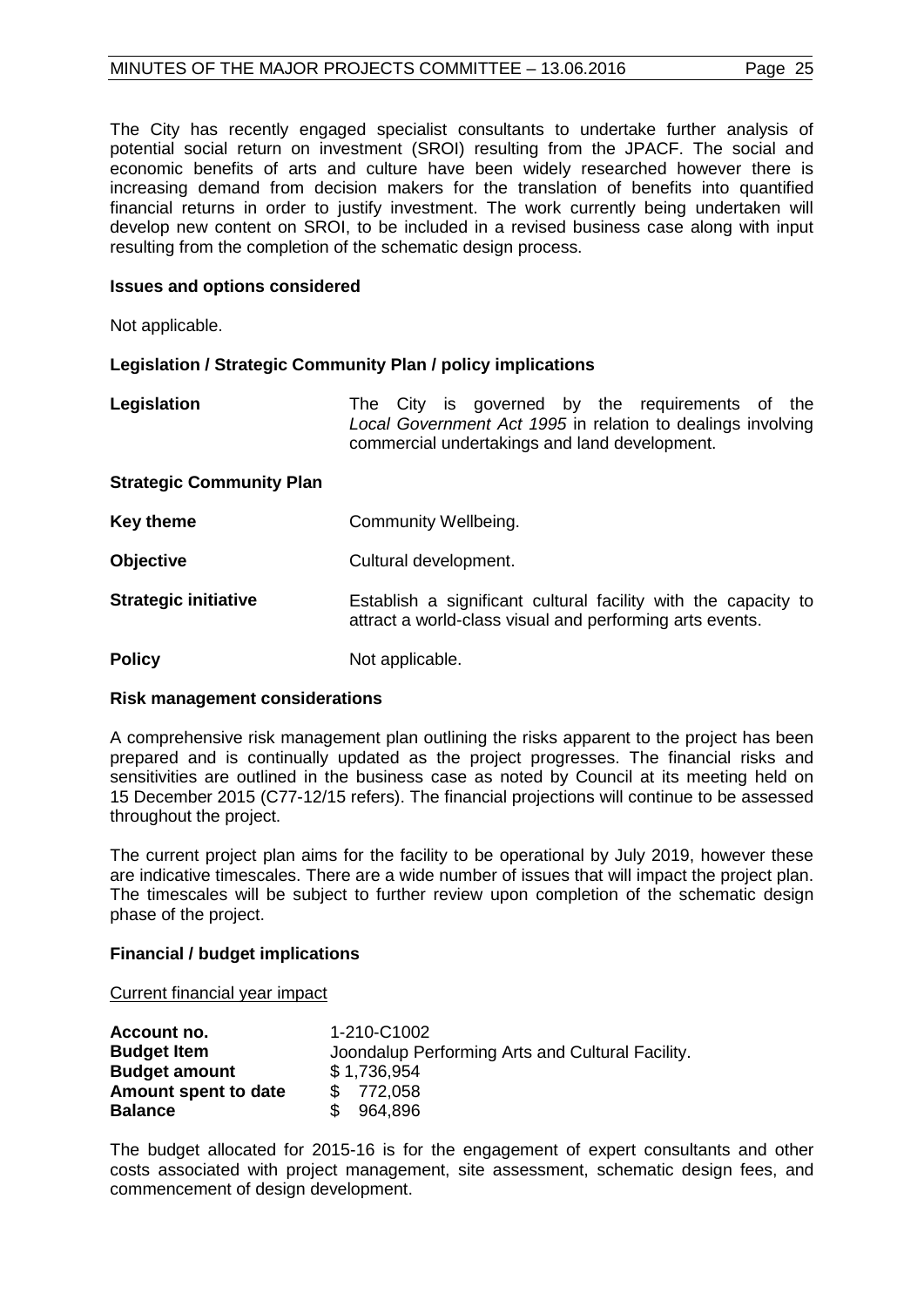#### Future financial year impact

The development of the JPACF will require a significant financial contribution towards the capital cost and a significant ongoing annual subsidy for the facility's operations.

The business case outlines that the estimated capital cost of the facility is \$97.6 million in today's dollars. This includes costs for the Jinan Garden, traffic improvements, external works and project management. The capital costs for the JPACF will be reviewed upon completion of the schematic design phase and the business case updated accordingly.

Investigations have indicated that annual operating subsidies for comparable facilities in Australia can exceed \$1 million. The business case has been refined using data from the 2012 JPACF Market Analysis and Feasibility Study, Australian Performing Arts Centres Association and performing arts management consultant input. As detailed in the business case the current financial analysis for the JPACF indicates an annual operating subsidy of between \$800,000 and \$900,000 (excluding borrowing costs).

**20 Year Strategic**  \$97.6 million. **Financial Plan impact** 

#### **Impact year** 2018-19.

All amounts quoted in this report are exclusive of GST.

#### **Regional significance**

The construction of the JPACF will enhance the City Centre as the major commercial, educational, recreational and arts and culture centre for the northern corridor of the Perth metropolitan area.

#### **Sustainability implications**

The sustainability implications are contained within the business case and will be further considered during the preparation of a detailed design for the facility.

#### **Consultation**

From the early stages of the project the City has consulted widely on the JPACF project as follows:

- In the initial scoping and planning phases of the project a comprehensive survey of various schools, community groups and professional cultural and performing arts performers and artists was undertaken by the City.
- In the preparation of the 2012 Market Analysis and Feasibility Study, numerous performing arts managers, local, performing arts venues, arts producers, local cultural organisations and existing, school, convention, sporting and learning facility representatives were consulted with.
- During the architectural design competition for the concept design, ratepayers, residents and the broader community were given the opportunity to view the four conceptual design submissions and vote and comment on their preferred design. The City received over 450 votes and numerous comments.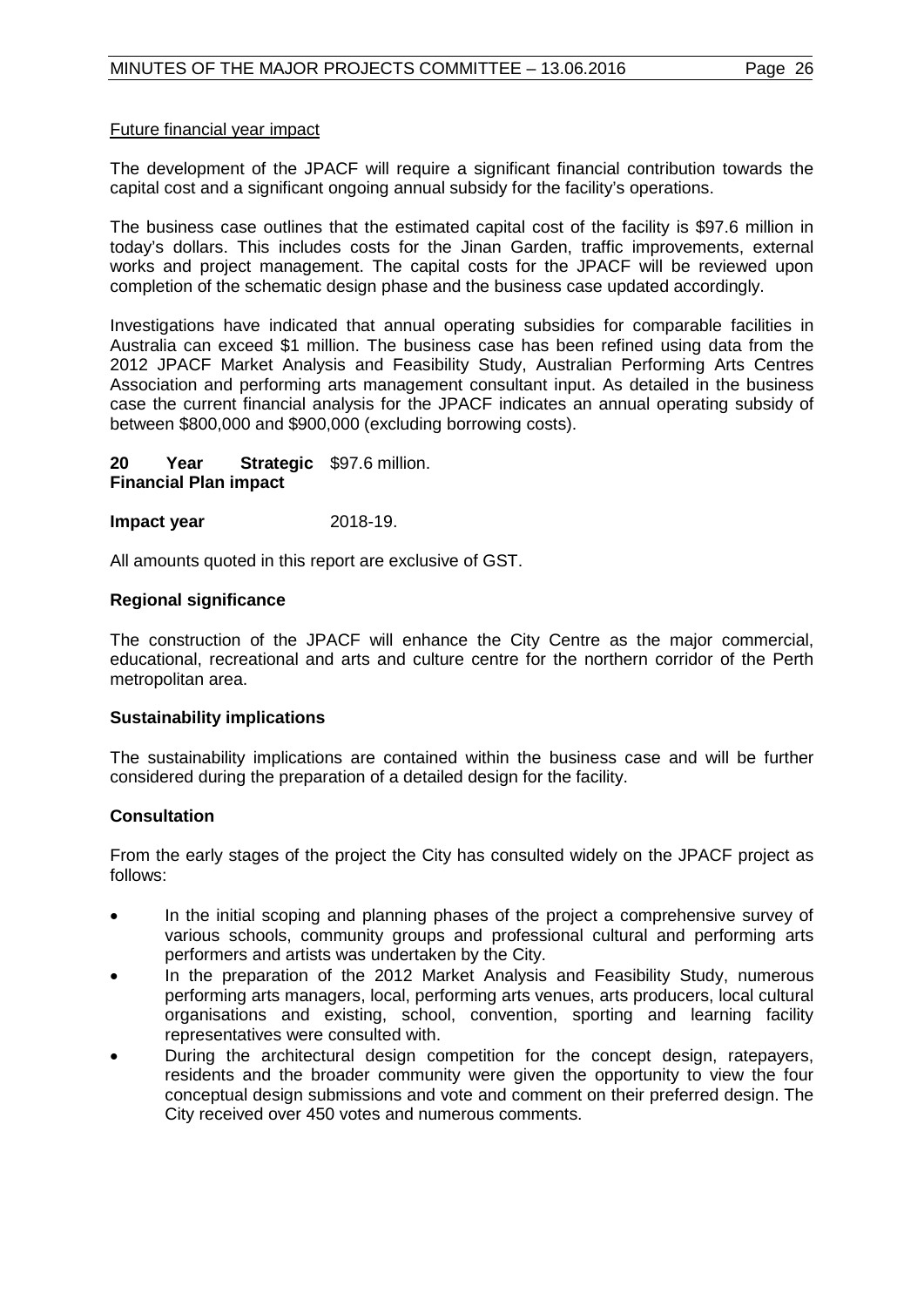- On an on-going basis the City has consulted with performing arts facility managers, the Department of Culture and the Arts and the Perth Theatre Trust. The City has also liaised with experts in the performing arts, conferencing, events, exhibitions and education sectors.
- The City has briefed Government and Opposition representatives at both state and federal level highlighting the local and regional, social and economic benefit of this proposed facility, with the intention of obtaining financial support.
- Throughout the various phases of the project consultants specialising in facility operation and management, architecture and social, economic and financial analysis, have been engaged by the City.

#### **COMMENT**

The schematic design stage has, through the efforts of a dedicated and talented design team, delivered a very well resolved, aesthetically exciting public building, that if realised will not only provide the City of Joondalup with an outstanding community asset but also an iconic piece of architecture.

#### **VOTING REQUIREMENTS**

Simple Majority.

*Cr Poliwka left the room at 6.33pm and returned at 6.34pm.*

#### **MOVED Cr Hollywood, SECONDED Cr Gobbert that the Major Projects Committee NOTES the:**

**1 progress of the Joondalup Performing Arts and Cultural Facility schematic design stage;**

#### **2 progress of the Joondalup Performing Arts and Cultural Facility Business Case.**

#### **The Motion was Put and CARRIED (7/0)**

**In favour of the Motion:** Mayor Pickard, Crs Chester, Fishwick, Gobbert, Hollywood, Jones and Norman.

*Cr Poliwka left the room at 6.40pm.*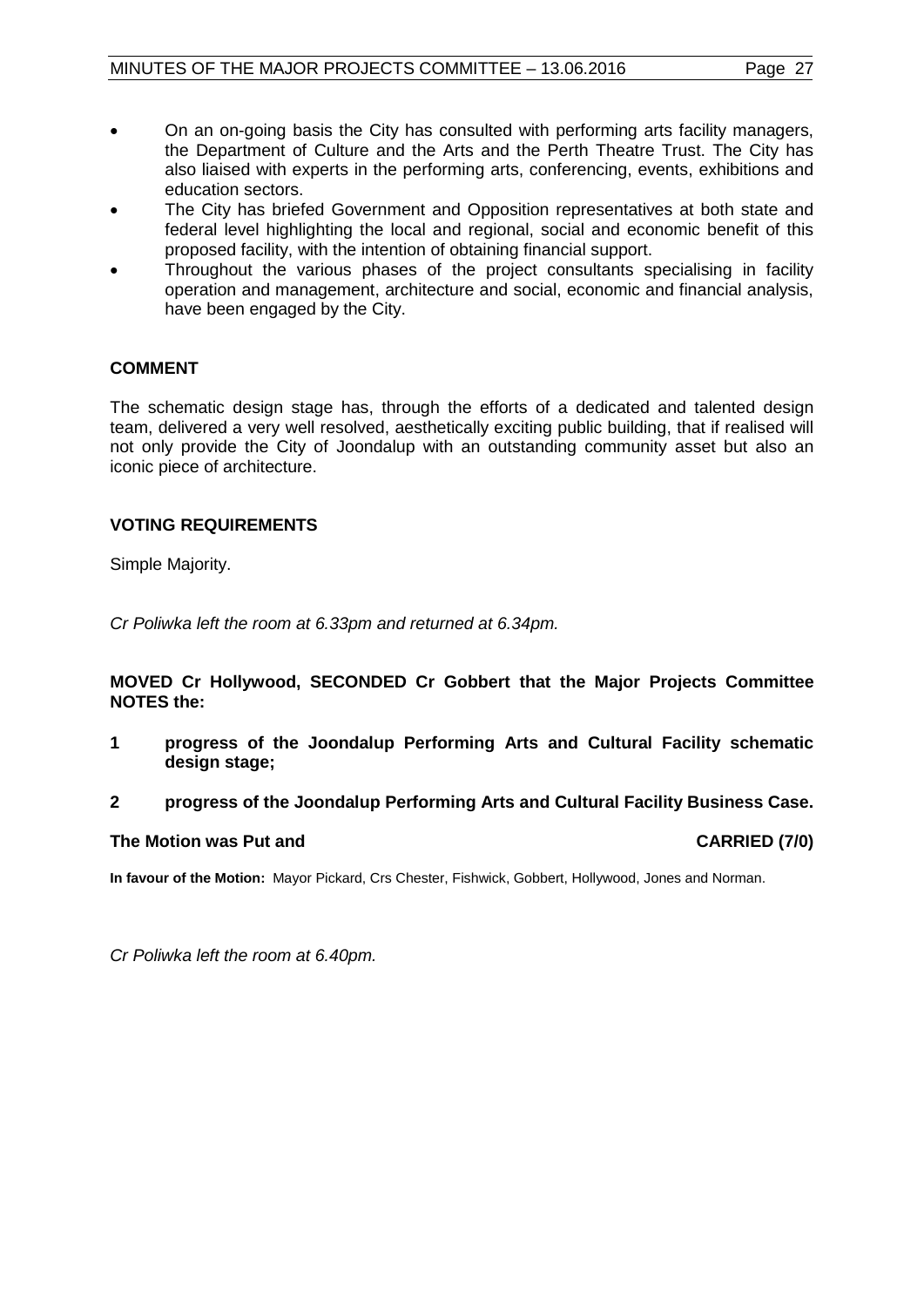| <b>Name/Position</b>      | <b>Cr Russell Poliwka.</b>                                  |
|---------------------------|-------------------------------------------------------------|
| <b>Item No./Subject</b>   | Item 3 - Confidential - Joondalup City Centre Development - |
|                           | <b>Project Status Report.</b>                               |
| <b>Nature of interest</b> | Proximity Interest.                                         |
| <b>Extent of Interest</b> | Cr Poliwka owns property opposite the development site.     |

# <span id="page-27-0"></span>**ITEM 3 CONFIDENTIAL - JOONDALUP CITY CENTRE DEVELOPMENT - PROJECT STATUS REPORT**

| <b>WARD</b>                           | <b>North</b>                                                                                                                                           |
|---------------------------------------|--------------------------------------------------------------------------------------------------------------------------------------------------------|
| <b>RESPONSIBLE</b><br><b>DIRECTOR</b> | Mr Garry Hunt<br>Office of the CEO                                                                                                                     |
| <b>FILE NUMBER</b>                    | 103036, 101515                                                                                                                                         |
| <b>ATTACHMENTS</b>                    | Nil.                                                                                                                                                   |
|                                       | (Please Note: This Report is confidential and will appear in<br>the official Minute Book only).                                                        |
| <b>AUTHORITY / DISCRETION</b>         | Information - includes items provided to Council for<br>information purposes only that do not require a decision of<br>Council (that is for 'noting'). |

This report is confidential in accordance with section 5.23(2)(e)(iii) of the *Local Government Act 1995*, which also permits the meeting to be closed to the public for business relating to the following:

*Information about the business, professional, commercial or financial affairs of a person.*

A full report was provided to Elected Members under separate cover. The report is not for publication.

#### **OFFICER'S RECOMMENDATION**

That the Major Projects Committee NOTES the Joondalup City Centre Development Project Status Report.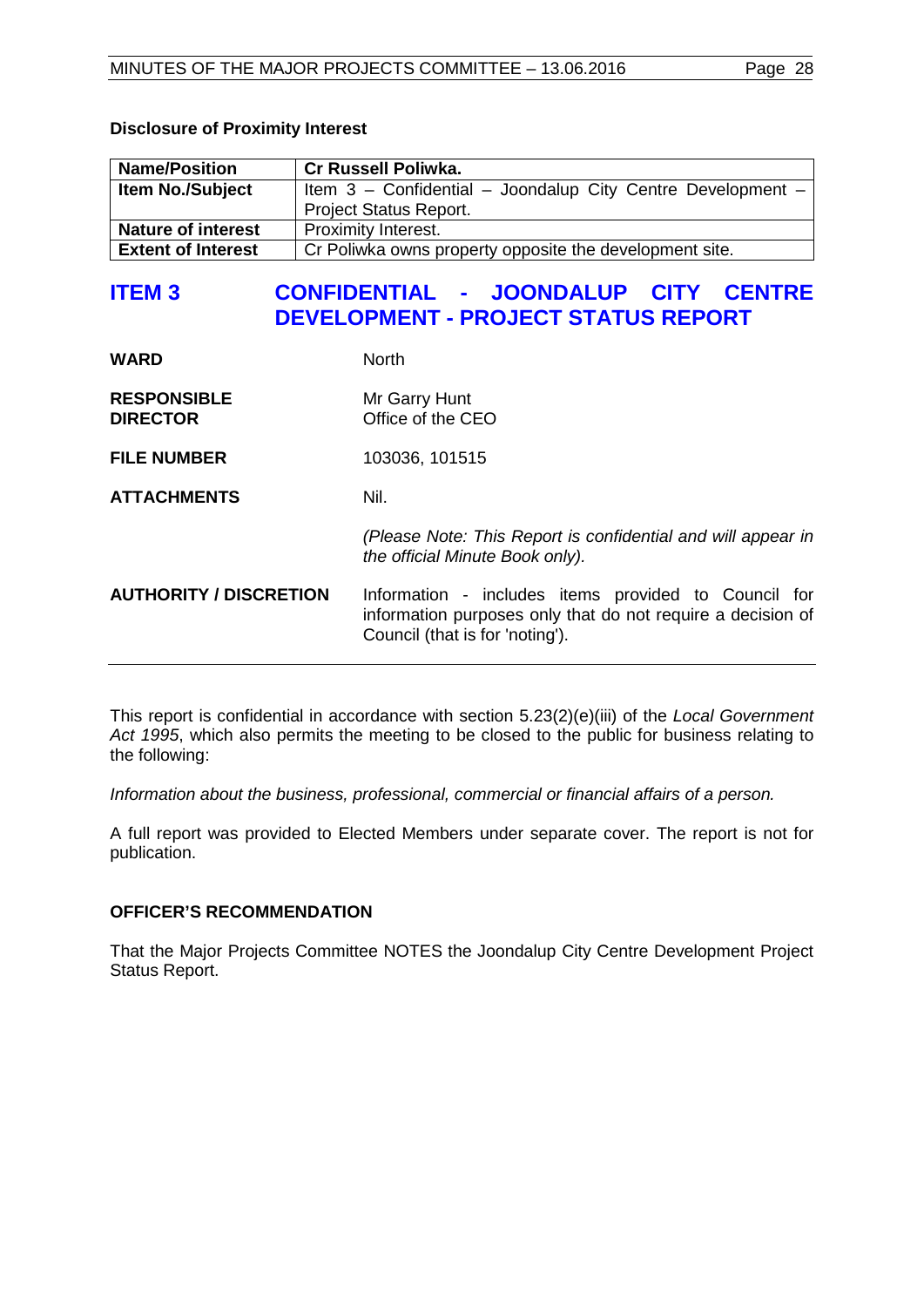**MOVED Cr Gobbert, SECONDED Cr Jones that the Major Projects Committee:**

- **1 NOTES the Joondalup City Centre Development Project Status Report;**
- **2 REQUESTS that the Chief Executive Officer submit a report to the Major Projects Committee on the opportunity for the development of an office complex within the Boas Place Concept Plan locality involving part ownership of the facility by the City of Joondalup in association with other commercial parties.**

#### **The Motion was Put and CARRIED (7/0)**

**In favour of the Motion:** Mayor Pickard, Crs Chester, Fishwick, Gobbert, Hollywood, Jones and Norman.